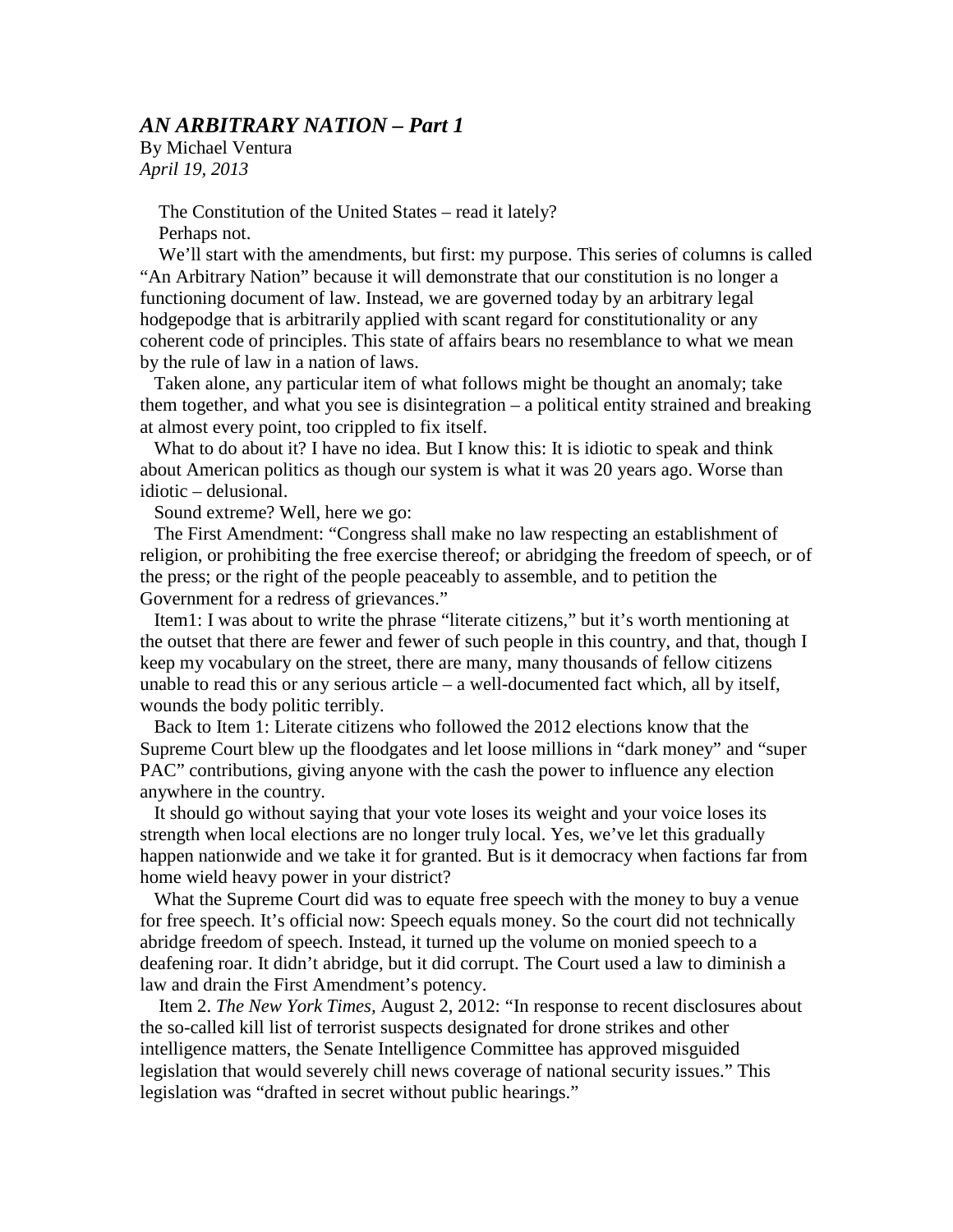So it came to pass that, without fanfare or protest, the Intelligence Authorization Act for Fiscal Year 2013 got signed into law by President Obama during the last week of last year, rife with all the features that the *Times* feared.

 The bill "designates [that] only the Director or Deputy Director of intelligence community elements and their designated public affairs staff may provide background or off-the-record information regarding intelligence activities to the media. Requests that DNI [Director of National Intelligence] publish specific requirements for personnel with access to classified information, to include non-disclosure agreements, prepublication review, and disciplinary actions. Requires the Attorney General to report back to the committee on the effectiveness of and improvements for investigating and prosecuting unauthorized disclosures" ("Intelligence Authorization Legislation: Status and Challenges," Congressional Research Service, posted March 25).

 As the *Times* pointed out when the bill was drafted, "there is no exception carved out for whistle-blowers or other news media contacts that advance the public's awareness of government operations, including incidents of waste, fraud and abuse of the intelligence sphere."

 Technically the law isn't about the press. It's about government employees. But it drastically restricts press access and widens the ever-growing gap between this government and its citizens.

Congress and the president used a law to diminish a law and drain the First Amendment. Item 3. Tarek Mehanna – an American citizen, American born, who has a bad case of ugly beliefs. Until Mehanna was arrested, tried, and sentenced in Boston last year, ugly beliefs (in fact, all beliefs) were protected by the First Amendment.

 "Mr. Mehanna's conviction was based largely on things he said, wrote and translated. Yet that speech was not prosecuted according to the … standard of 'imminent lawless action' but according to the much more troubling standard of having the intent to support a foreign terrorist organization. … Mr. Mehanna's crimes were speech crimes, even thought crimes. … [The prosecutor actually said] that 'it's not illegal to watch something on television. It is illegal, however, to watch something in order to cultivate your desire, your ideology.' In other words, viewing perfectly legal material can become a crime with nothing other than a change of heart" (*The New York Times,* April 21, 2012).

 Mehanna drew a 17-year sentence. He's been in jail a year. The American Civil Liberties Union is appealing. We'll see. But note: An American citizen has been in jail for a year because he studied and expressed his beliefs.

 The Second Amendment: "A well-regulated Militia, being necessary to the security of a free State, the right of the people to keep and bear Arms, shall not be infringed."

Full disclosure: I don't and won't own a gun.

 That said, the Second Amendment comes second because we wouldn't have a country if the American colonists hadn't been an armed citizenry. It's not about our right to shoot rabbits or burglars. It's about our right to fight oppressive rulers.

 It's also about what "militia" meant in 1787. *The Oxford English Dictionary* cites the old U.S. definition from 1890's *The Century Dictionary*: "The whole body of men declared by law amenable to military service, without enlistment, whether armed and drilled or not." "Militia" meant men of age for military service, rather than a federal- or state-controlled outfit.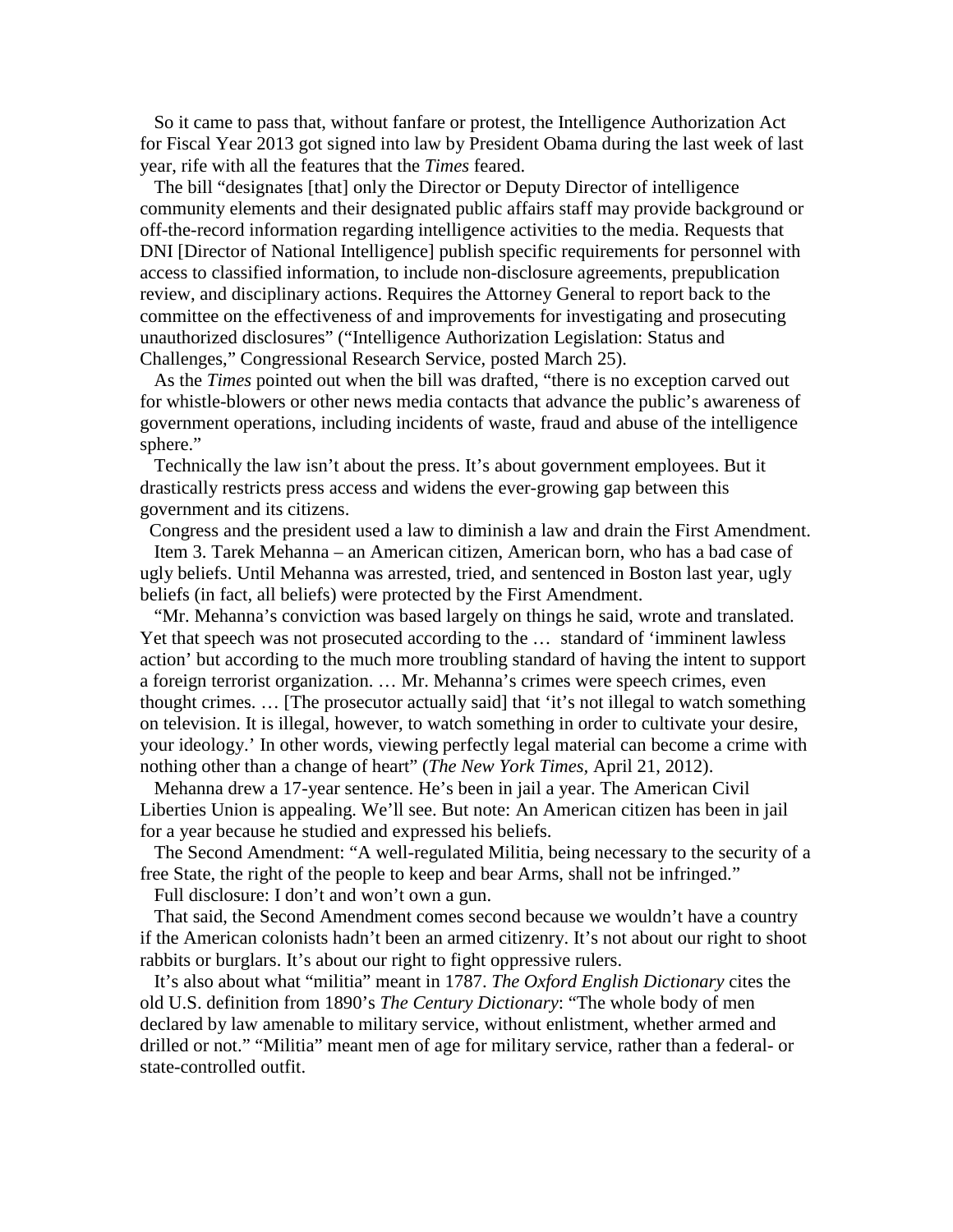Notice that the amendment does begin with "well-regulated." Not just regulated, but regulated well. The Framers of the Constitution never heard of cowboys because cowboys didn't exist in 1787 – but the Framers, peace-loving revolutionaries to a man, didn't want cowboy militias screwing up their one-of-a-kind experiment in small-r republican democracy.

Gun control is constitutional; so is packing heavy ordinance.

Ah, those Framers. What a sense of humor.

If anything in this column has upset you, here's some good news:

 Nobody has screwed with the Third Amendment and I'm certain nobody's gonna: "No Soldier shall, in time of peace be quartered in any house, without the consent of the Owner, nor in time of war, but in a manner to be prescribed by law."

 Feel better now? *To be continued.*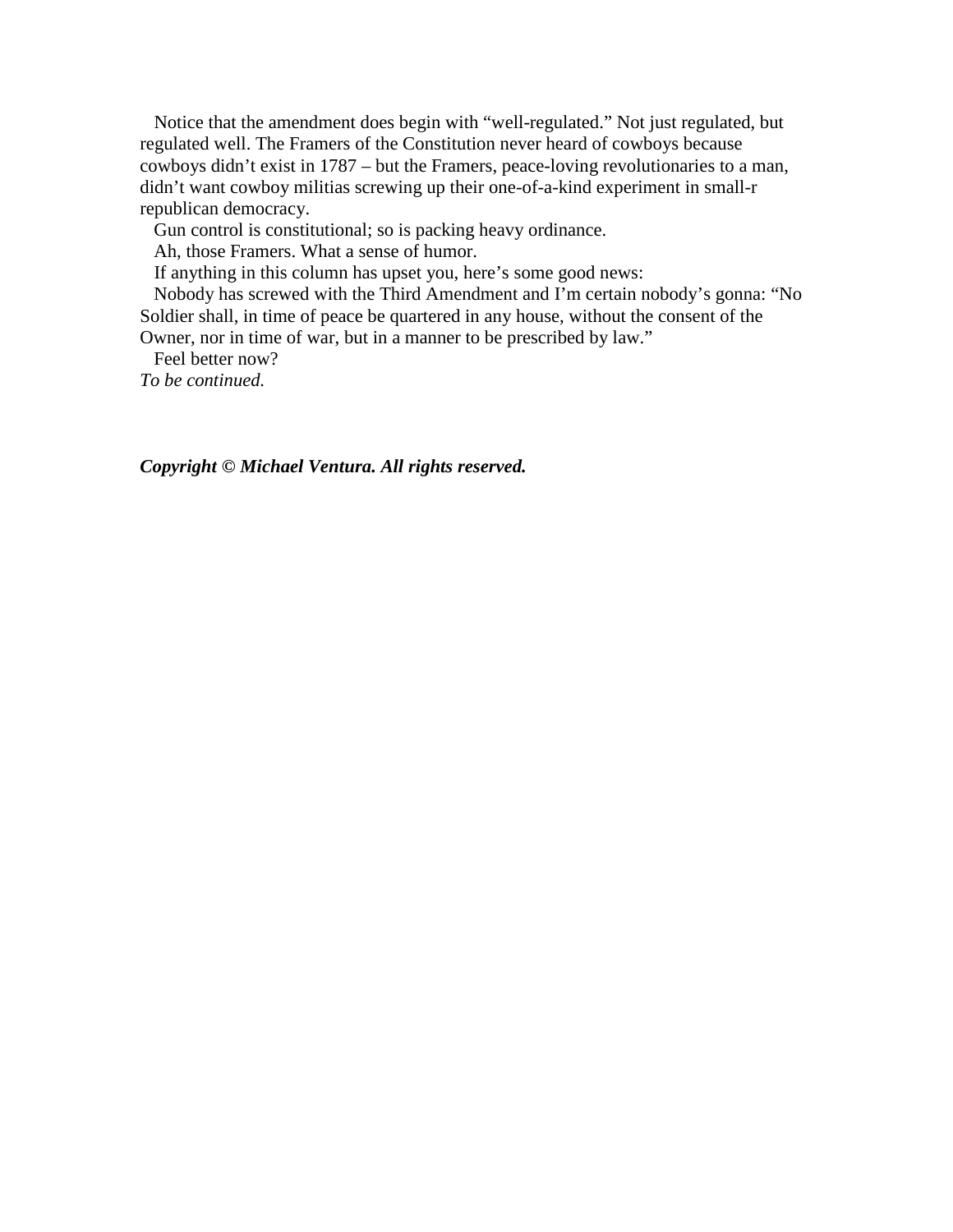By Michael Ventura May 3, 2013

 In this series, I examine the Constitution of the United States to demonstrate that it is no longer a functioning document of law. While I'm making my case, entertain this question: If the Constitution is no longer the law of the land, what is?

 On to the Fourth Amendment: "The right of the People to be secure in their persons, houses, papers, and effects, against unreasonable searches and seizures, shall not be violated, and no Warrants shall issue, but upon probable cause, supported by Oath or affirmation, and particularly describing the place to be searched, and the persons or things to be seized."

Item 1: Technology knows no checks and balances.

 "Police departments in Florida, Maryland, Texas, and Colorado are testing drones for surveillance and search-and-rescue missions. ... [The drones range] in size from a small airplane to a hummingbird … [that is] capable of … landing on a window ledge, where it can record sound and video. … Drones can read license plates, spot body heat at night, or identify faces. The American Civil Liberties Union warns that drones [may usher] in an era in which Americans could be monitored every time they step outside. … [I]n separate cases in 1986 and 1989, the Supreme Court ruled that police don't need a warrant to observe a private property from public airspace" (*The Week,* June 15, 2012, p.11).

 There is also a "growing market of off-the-shelf computer surveillance technologies" that "grab images of computer screens, record Skype chats, turn on cameras and microphones, and log keystrokes … Mobile versions of the spyware [are] customized for all major mobile phones" (*The New York Times,* Aug. 30, 2012).

 Item 2: There is no Fourth Amendment for Muslims, people who associate with Muslims, and professors who teach Muslims.

 New York City police "eavesdropped inside businesses and filed daily reports on the ethnicity of the owner and clientele and what they overheard. The program was not based on allegations of criminal activity. … Police also infiltrated student organizations. … Officers included names of students and professors in police files, even when there were no allegations of criminal wrongdoing. … At mosques, police recorded license plates and took photos and videos of worshippers as they arrived for services.

 "… [The NYPD] intelligence [division's] … primary oversight body, the New York City Council, is not told about these secret programs and does not review or audit them. … The Obama administration … has tacitly endorsed the programs but does not review them. … Nor does Congress, which authorizes the money" (The Associated Press, March 12, 2012).

 The NYPD's violations of the Fourth Amendment are supposed to make non-Muslims feel safe. They shouldn't. A law arbitrarily enforced (or not enforced) according to the whims of the authorities is no longer a law.

Are you immune from becoming the object of such investigative whims?

 The answer is no, as in Item 3: "President Obama's Justice Department" has issued new rules for the FBI that apply "not just [to] terrorism suspects but [to] pretty much anyone. … [A]gents will be allowed to search databases [etc.] … [without warrants]. No factual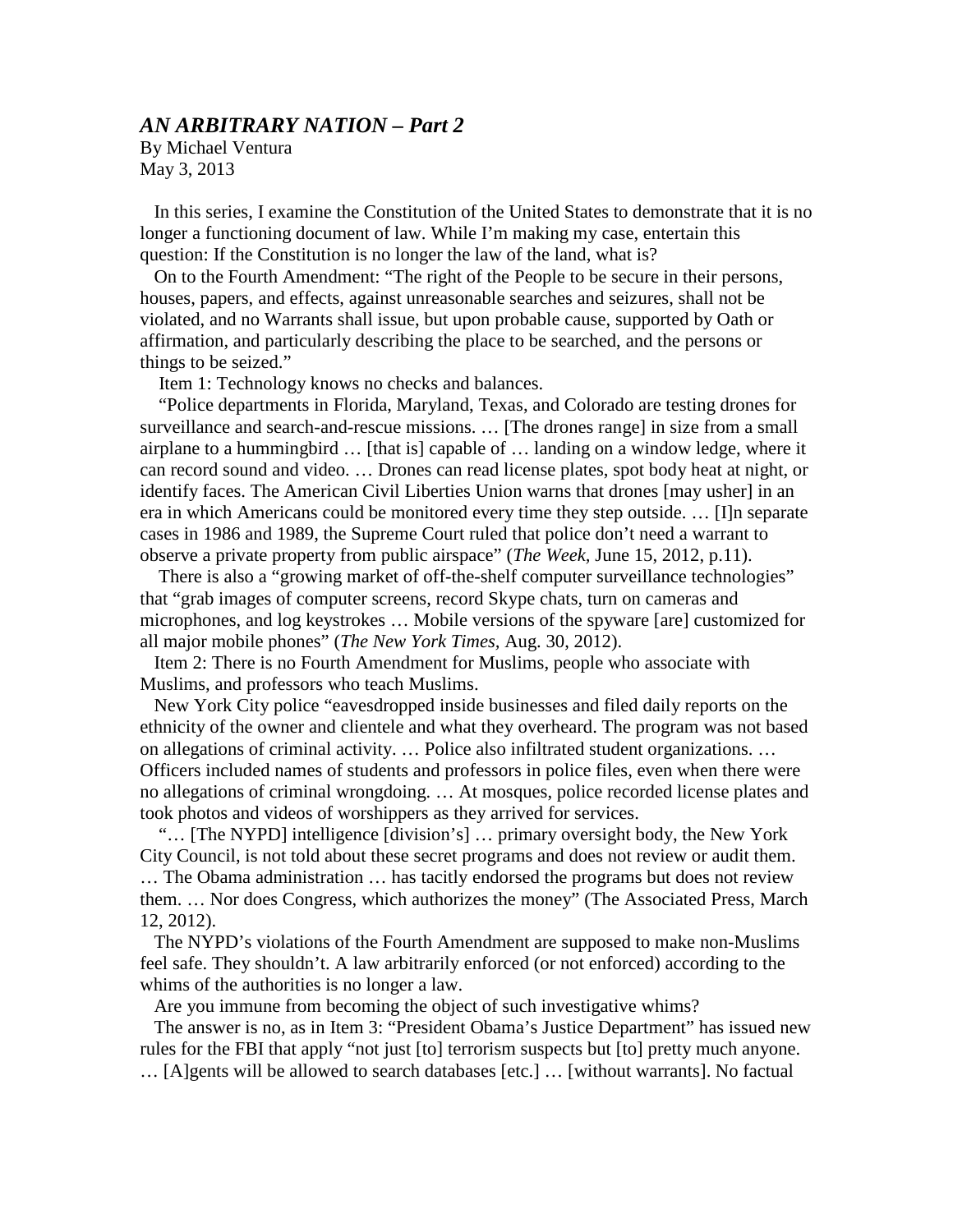basis for suspecting … wrongdoing will be necessary" (*The New York Times,* June 19, 2011).

 Even heroes are not exempt, as in the scandal that drove David Petraeus from the CIA: "What is most striking is how sweeping, probing and invasive the FBI's investigation [was], all without any evidence of any actual crime – or the need for any search warrant" (*The Guardian,* Nov. 13, 2012).

 Item 4: "Every day, collection systems at the National Security Agency intercept and store 1.7 billion e-mails, phone calls, and other types of communications" (*The Washington Post,* July 19, 2010).

 "[T]his global surveillance system … collects so much digital detritus – e-mails, calls, text messages, cellphone location data [etc.] – that the N.S.A. is building a 1-millionsquare-foot facility in the Utah desert to store and process it. … Intelligence officials told [Senator Ron Wyden, D-Ore.] that they couldn't determine how many people inside the United States had their communications collected because checking the N.S.A.'s databases to find out would itself violate the privacy of those people. In other words, the protection of privacy rights is being invoked to cover up possible continuing violations of those same rights" (*The New York Times,* Aug. 22, 2012).

 "Congress gave final approval … to a bill extending the government's power to intercept electronic communications. ... President Obama strongly supports [this bill]. ... [C]ritics … said that they suspected that intelligence agencies were picking up communications of many Americans, but that they could not be sure because the agencies would not provide [to Congress] even rough estimates of how many people inside the United States had had communications collected under the authority of … the Foreign Intelligence Surveillance Act" (*The New York Times,* Dec. 28, 2012).

 Both parties are culpable. Thirty Democrats joined 42 Republicans to pass that bill, which was signed by a Democratic president.

 Item 5: "The Supreme Court ... turned back a challenge to a federal law that broadened the government's power to eavesdrop on international phone calls and e-mails. …Writing for the majority, Justice Samuel A. Alito Jr. said that the journalists, lawyers, and human rights advocates who challenged the constitutionality of the law could not show they had been harmed by it and so lacked standing to sue. … It is of no moment, Justice Alito wrote, that only the government knows for sure whether plaintiffs' communications have been intercepted. It is the plaintiffs' burden, he wrote, to prove they have standing[.] ... The Obama administration defended the law in court, and a Justice Department spokesman said the government was 'obviously pleased with the decision'" (*The New York Times,* Feb. 26).

 A *Times* editorial, the same day: "The 2008 amendments to the [surveillance] law give the government sweeping power to intercept communications of Americans without individualized suspicions, warrants based on probable cause or any administrative findings of a terrorism connection. The law does not require the government to identify its surveillance subjects. … [The Supreme Court's] refusal [to let this case go forward] essentially prohibits constitutional review of the 2008 law and whether Congress and the executive branch have undercut fundamental liberties."

 Item 6: Last month, U.S. District Judge Susan Illston "ruled that the FBI's practice of so-called national security letters to banks, phone companies and other businesses is unconstitutional, saying the secretive demands for customer data violate the First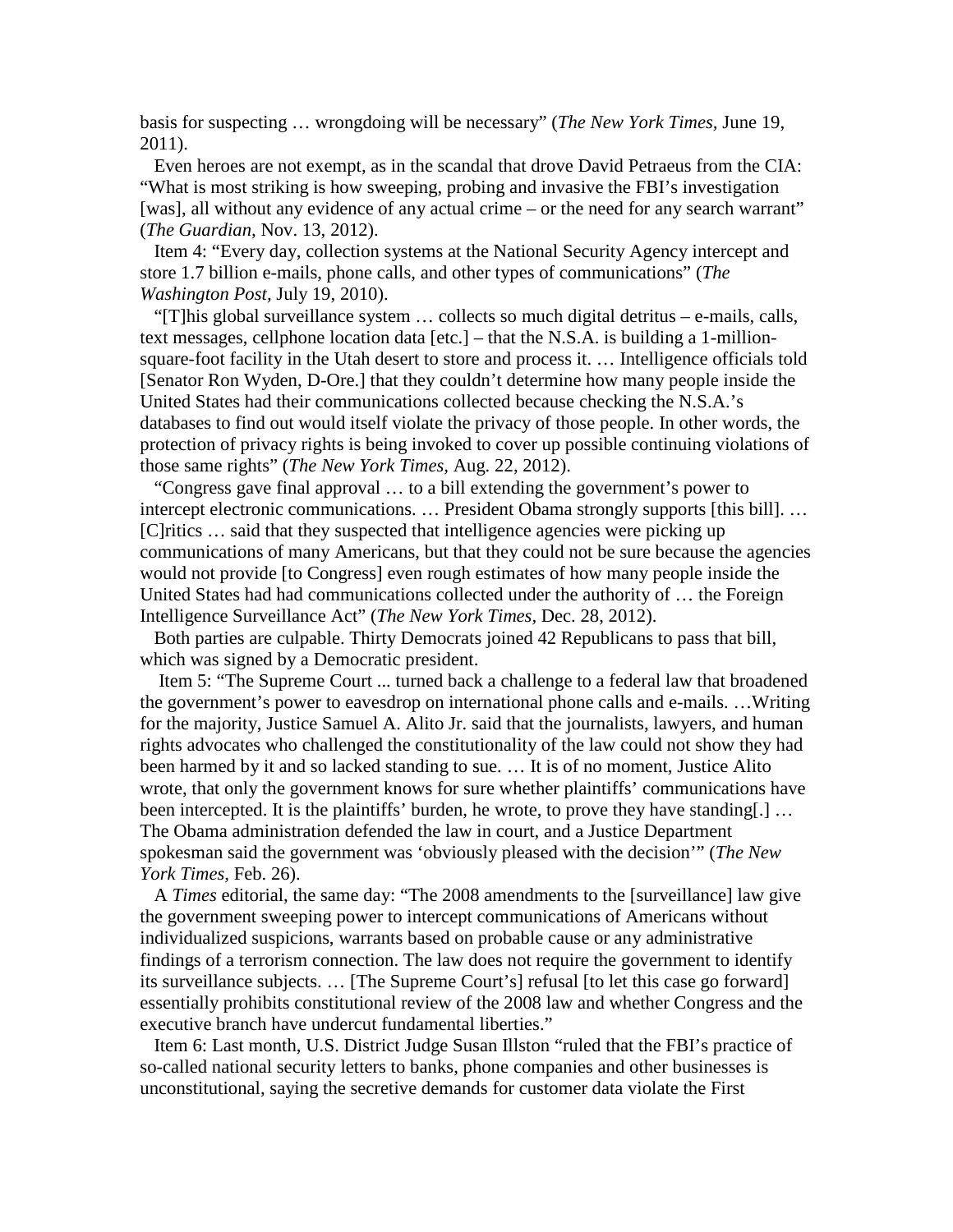Amendment" (*The New York Times,* March 15). Notice that Judge Illston does not question the FBI's right to pry into our sensitive data without warrants or probable cause; her ruling is based on the First Amendment because the FBI "almost always bars recipients of the letters from disclosing to anyone – including customers – that they have even received the demands. … [This] gag order creates 'too large a danger that speech is being unnecessarily restricted."

 Then Judge Illston put her ruling on hold so the so-called Justice Department can appeal. The Obama administration dearly wants its FBI to have warrantless surveillance powers.

 Shocked? Depressed? This might make you feel better: The Supreme Court just ruled that the blood in your veins is protected. Authorities need a warrant to extract it (*The New York Times,* April 18).

 However, when it comes to almost anything else, the Fourth Amendment is applied or not, arbitrarily, when the authorities feel like it, making it just words on paper and nothing more. It no longer functions as law.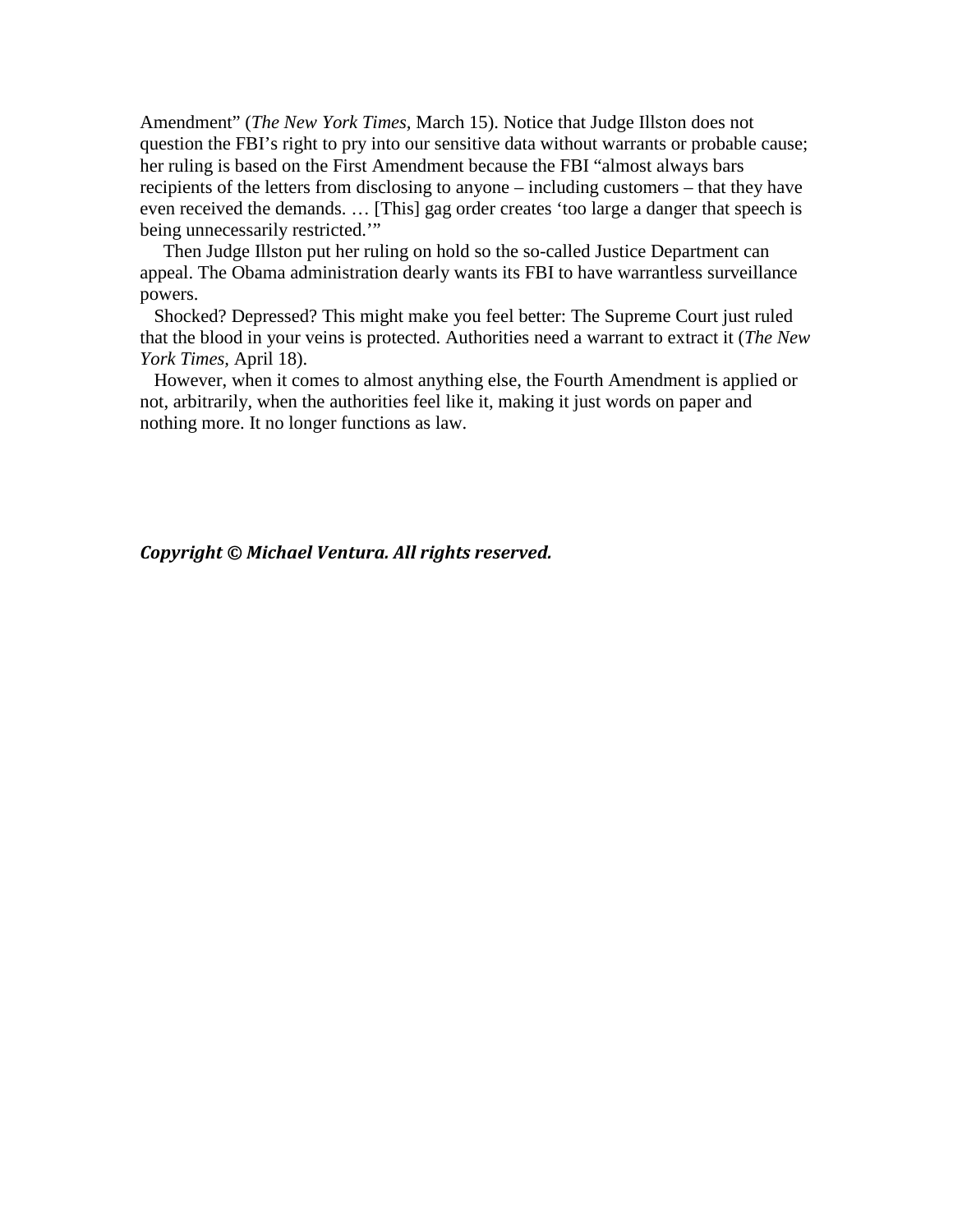By Michael Ventura May 17, 2013

 A law arbitrarily enforced (or not enforced) according to the whims of the authorities is no longer a law.

That is the premise as we examine the Constitution.

 On to the Fifth Amendment: "No person shall be held to answer for a capital, or otherwise infamous crime, unless on a presentment or indictment of a Grand Jury, except in cases arising in the land or navel forces, or in the Militia, when in actual service in time of War or public danger; nor shall any person be subject for the same offense to be twice put in jeopardy of life or limb; nor shall be compelled in any criminal case to be a witness against himself, nor to be deprived of life, liberty, or property, without due process of law; nor shall private property be taken for public use, without just compensation."

 It says, "No person." There isn't a distinction between citizen and non-citizen. Except for those "in actual [military] service in time of War or public danger," the authorities are not permitted to exclude anyone from due process of law.

 Since September 11, 2001, Congress and two administrations have decreed that the Fifth Amendment doesn't apply to foreigners accused of terrorism.

 Most Americans are fine with that -- Bush and Obama supporters alike. If any are queasy, they've been queasy quietly. Let's let government make exceptions, here and there, where the Fifth Amendment is concerned. Let's look the other way – even in May 2002, when an American was arrested on American soil without warrant, detained without trial, and tortured.

 Jose Padilla was "denied contact with his lawyer, his family or anyone else outside the military brig for almost two years and kept in detention for four. His jailers made death threats, shackled him for hours, forced him into painful stress positions … denied him care for serious illness and more. … [He sued, but, in May 2012,} the United States Court of Appeals … decided that Mr. Padilla's lawsuit [could not] go forward. … The unanimous opinion contends it was not 'beyond debate' that Mr. Padilla, a declared enemy combatant, was entitled to the same protections as any accused criminal or convicted prisoner. … [T]he Supreme Court [ruled in May 2011] that 'existing precedent' must put any question about such a right 'beyond debate'" (*The New York Times,* May 3, 2012).

 The Fifth Amendment already put that right beyond debate. But not anymore. "Existing precedent" cancels it out, says the Supreme Court.

 On Sept. 30, 2011, another American citizen, Anwar al-Awlaki, was executed in Yemen, via drone, by order of the president. The White House says that's legal, but won't say why, nor why the memorandum justifying the president's power to kill Americans was "written more than a year before Mr. Awlaki was killed" (*The New York Times,* Oct. 8, 2011).

 The administration has successfully created such a murky atmosphere that eight Democratic and three Republican senators signed a letter requesting the appropriate documents to judge "whether the president's power to deliberately kill American citizens is subject to appropriate limitations and safeguards" (*The New York Times,* Feb. 5).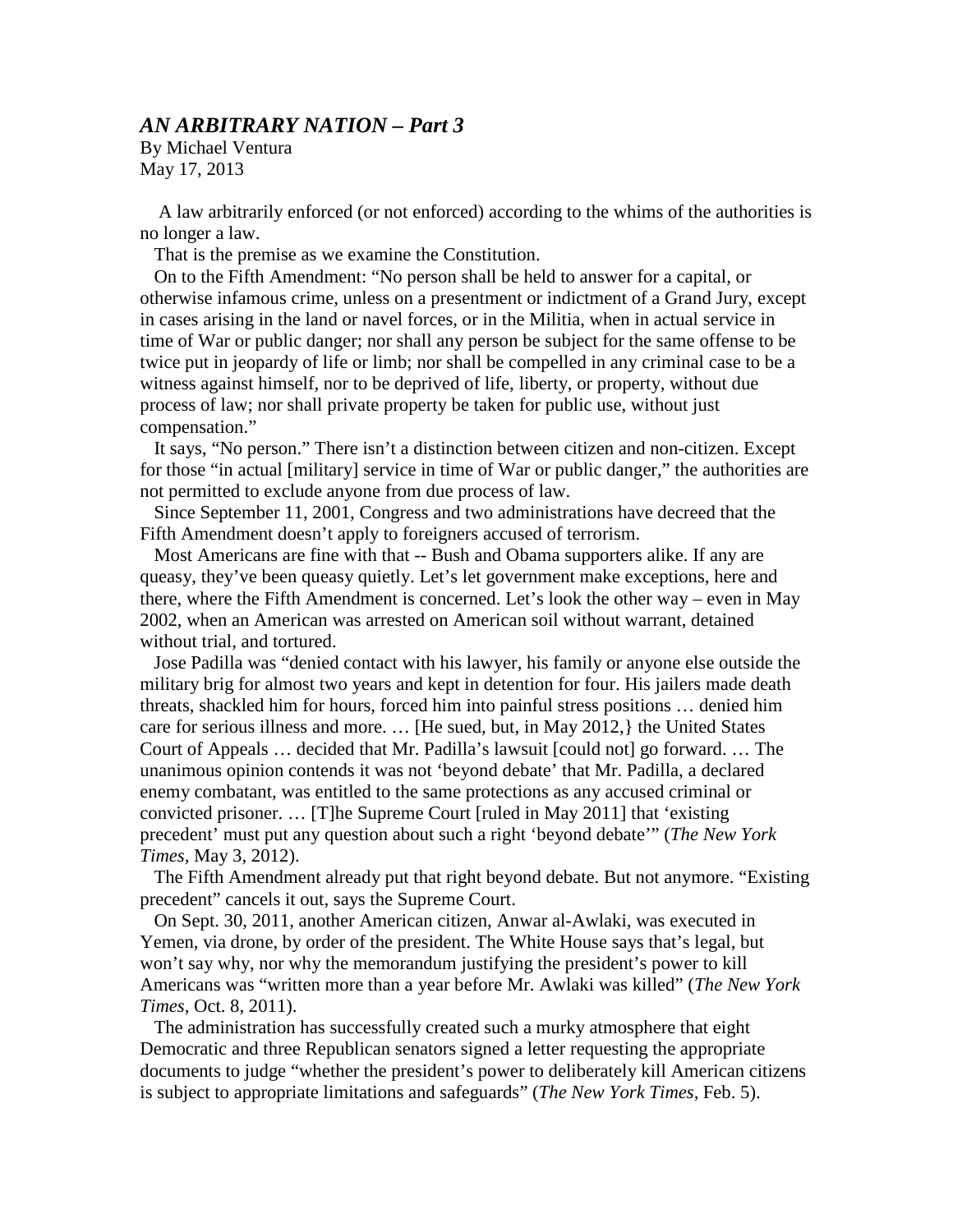Excuse me? What "president's power to deliberately kill American citizens" are we talking about? There is no such power in the Constitution. Is the president's power to kill now assumed by Congress as long as there are "appropriate limitations and safeguards"? (Let's pause and breathe deeply.)

 Three months after President Obama ordered al-Awlaki's execution, he signed the National Defense Authorization Act, specifically designating that Americans, on American soil, may be arrested without warrant and detained indefinitely without trial (as had already occurred with Jose Padilla).

 A year later, the House and Senate reauthorized the National Defense Authorization Act, deciding "to drop a provision that would have explicitly barred the military from holding American citizens … in indefinite detention without trial" (*The New York Times,*  Dec. 18, 2012).

 We started with, "No person can be held to answer for a capital, or otherwise infamous crime, unless on a presentment or indictment of a Grand Jury." Now we're at: The president can arrest, detain, and execute at will.

 Meanwhile, some Americans sued to see the secret memo that justifies a president executing U.S. citizens. But "a federal judge in Manhattan refused … to require the Justice Department to disclose [the] memorandum[.] … The ruling, by Judge Colleen McMahon, was marked by … frustration with her own role in keeping the legal rationale for it secret.

 "'I can find no way around the thicket of laws and precedents that effectively allow the executive branch of our government to proclaim as perfectly legal certain actions that seem on their face incompatible with our Constitution and laws while keeping the reasons for their conclusion a secret,' she wrote. 'The Alice-in-Wonderland nature of this pronouncement is not lost on me,' Judge McMahon wrote, adding that she was operating in a legal environment that amounted to 'a veritable Catch-22'" (*The New York Times,*  January 2).

 That legal thicket is the interlocking mischiefs of the Patriot Act, The Military Commissions Act, the National Defense Authorization Act, etc., for which Democrats and Republicans are equally responsible.

 In January, NBC News got hold of a "white paper" summarizing the execution memorandum that, until then, the White House denied even existed. It states: "The condition that an operational leader present an 'imminent' threat of violent attack against the United States does not require the United States to have clear evidence that a specific attack on U.S. persons and interests will take place in the immediate future."

 Steve Coll in *The New Yorker,* May 6: "Does the President require that intelligence used to convict a terror suspect in absentia be based on multiple sources, or is one sufficient? Must intercepts, photographs or credible firsthand testimony be obtained, or can people be executed on the basis of hearsay from paid informants? … At what point does a preacher's hate speech warrant his being killed?"

 Sen. Paul Rand (R-Ky) famously staged a 13-hour filibuster to ask the White House whether it would order drone attacks against Americans on American soil. Attorney General Eric Holder didn't say no, though many reports claimed he did. Holder said the president wouldn't dispatch drones after Americans "not engaged in combat on American soil"; but what if, as with al-Awlaki, "engaged" means preaching and allegedly planning? Holder's answer, in other words, was more yes-and-no than no.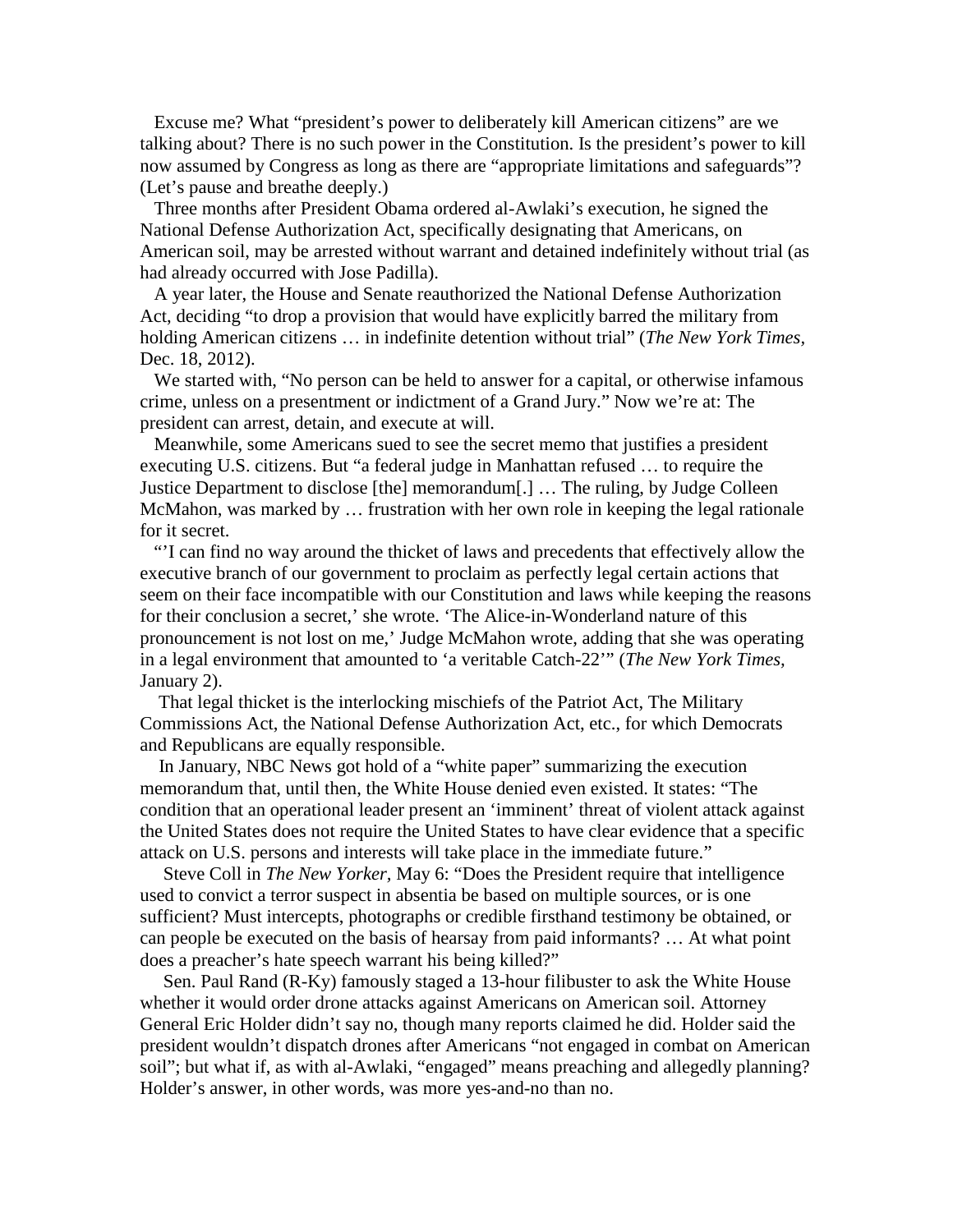Now Congress talks of a "court for targeted killings," "an analogue to the Foreign Intelligence Surveillance Court that Congress set up in 1978" (*The New York Times,* Feb. 13). The White House is seriously considering it.

Here's where the flim-flam flies.

 Former Acting Solicitor General Neal K. Katyal: "Simply [creating] a drone court … is not a guaranteed check. The FISA Court's record is instructive: between 1979 and 2011 it rejected only 11 out of 32,000 requests" (*The New York Times,* Feb. 20). That's no typo: 11 out of 32,000.

 The FISA Court allows a delusion of legality to cover massive violations of the Fourth Amendment. A drone court would allow us to pretend that violations of the Fifth Amendment aren't really, really violations.

 FISA Court, drone court: Secret people in secret places mechanically stamping secret approvals for secret orders for secret reasons. To pretend this bears any relation to the rule of law is silly, dumb, tragic, disgusting, chickenshit – take your pick.

The Fifth Amendment no longer exists as a functioning law of the land.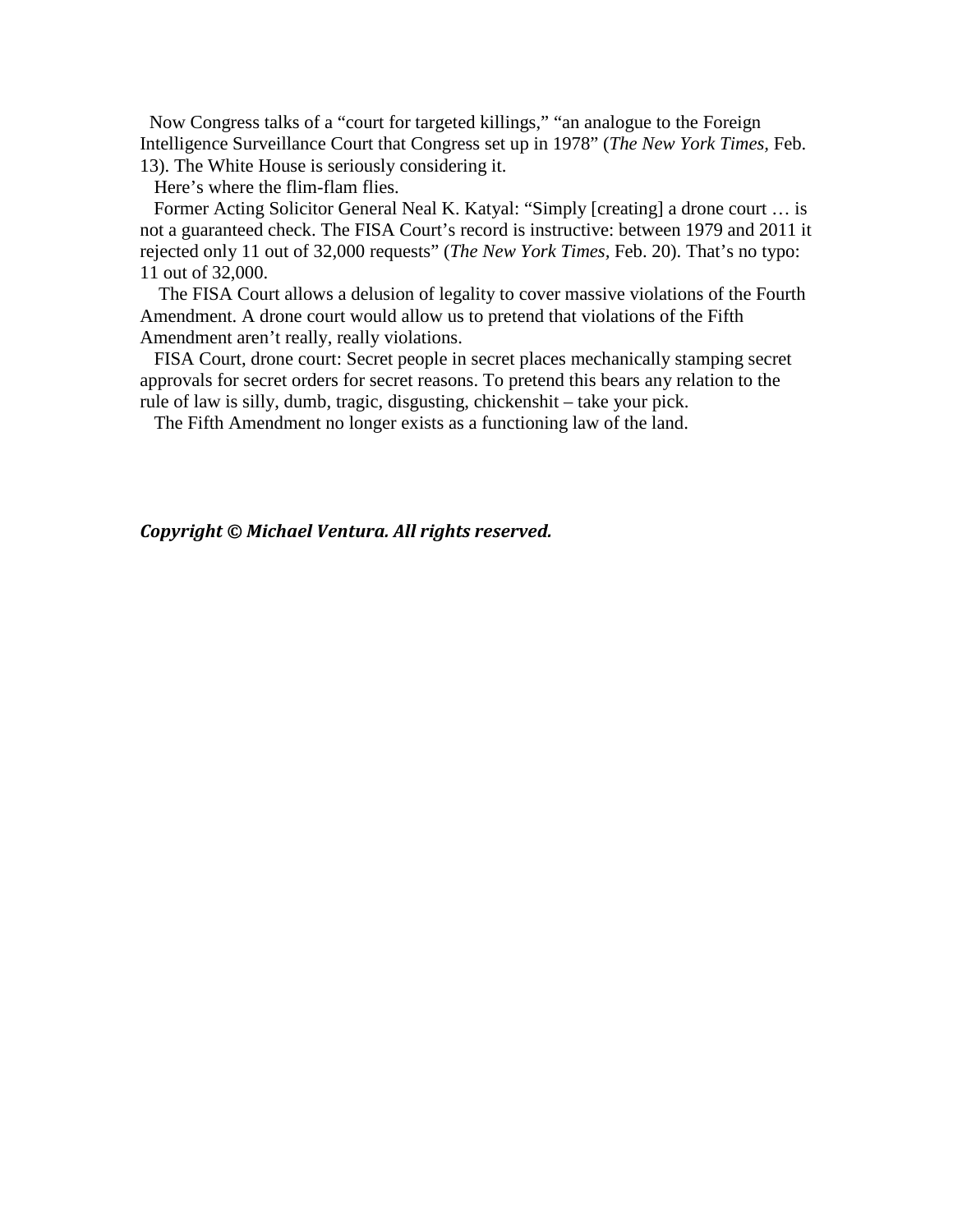By Michael Ventura June 14, 2013

Let us confront the fact – or, if you like, the possibility – that we live in a rogue nation.

 A definition is needed: For our purposes, "rogue nation" means a nation that purposefully, continually, and systematically defies the international laws and treaties that govern civilized behavior – treaties that said rogue nation had previously promised to abide by and enforce.

 To demonstrate that the United States has gone rogue, we'll detour from examining our Constitution to look at two foundational documents of international law, instigated by and signed by the U. S.: the International Bill of Human Rights and the Geneva Conventions.

 In 1945, President Truman appointed Eleanor Roosevelt as one of the first U.S. delegates to the United Nations. As chairperson of the United Nations Commission on Human Rights, the former First Lady was a key player in drafting the International Bill of Human Rights, which the U.N. voted into international law unanimously on December 10, 1948. (There were eight abstentions: the Soviet Bloc, apartheid South Africa, and Saudi Arabia.)

 Article 1: "All human beings are born free and equal in dignity and rights." No exceptions.

 Article 2 [italics added]: "Everyone is entitled to all the rights and freedoms set forth in this Declaration, *without distinction of any kind,* such as race, colour, sex, language, religion, *political or other opinion,* national or social origin, property, birth *or other status.* Furthermore, no distinction shall be made on the basis of political, *jurisdictional or international status* of the country or territory to which a person belongs, whether it be independent, trust, *non-self-governing or under any other limitation of sovereignty.*"

 "Without distinction of any kind" -- distinctions, for instance, like "enemy combatant." "Or other opinion," like jihadists. "Regardless of jurisdictional or international status … whether it be… non-self-governing," so stateless persons and places are included. "Or under any other limitation of sovereignty" -- such as failed states.

 Article 5: "No one shall be subjected to torture or to cruel, inhuman or degrading treatment or punishment." No one. Ever.

 Article 6: "Everyone has the right to recognition everywhere as a person before the law." Everyone means everyone and everywhere means everywhere, including Guantanamo Bay, Cuba.

 Article 9: "No one shall be subjected to arbitrary arrest, detention or exile." Again, no one means no one. "Shall be" means ever.

 Article 10: "Everyone is entitled in full equality to a fair and public hearing by an independent and impartial tribunal … [regarding] any criminal charge against him." Any means any, including terrorism.

 Let's turn now to the Geneva Conventions, a body of international law that covers countries at war. Here is what the Geneva Conventions consider "grave breaches" (as listed in Wikipedia):

1) "Willful killing, torture or inhumane treatment."

2) "Willfully causing great suffering or serious injury to body or health."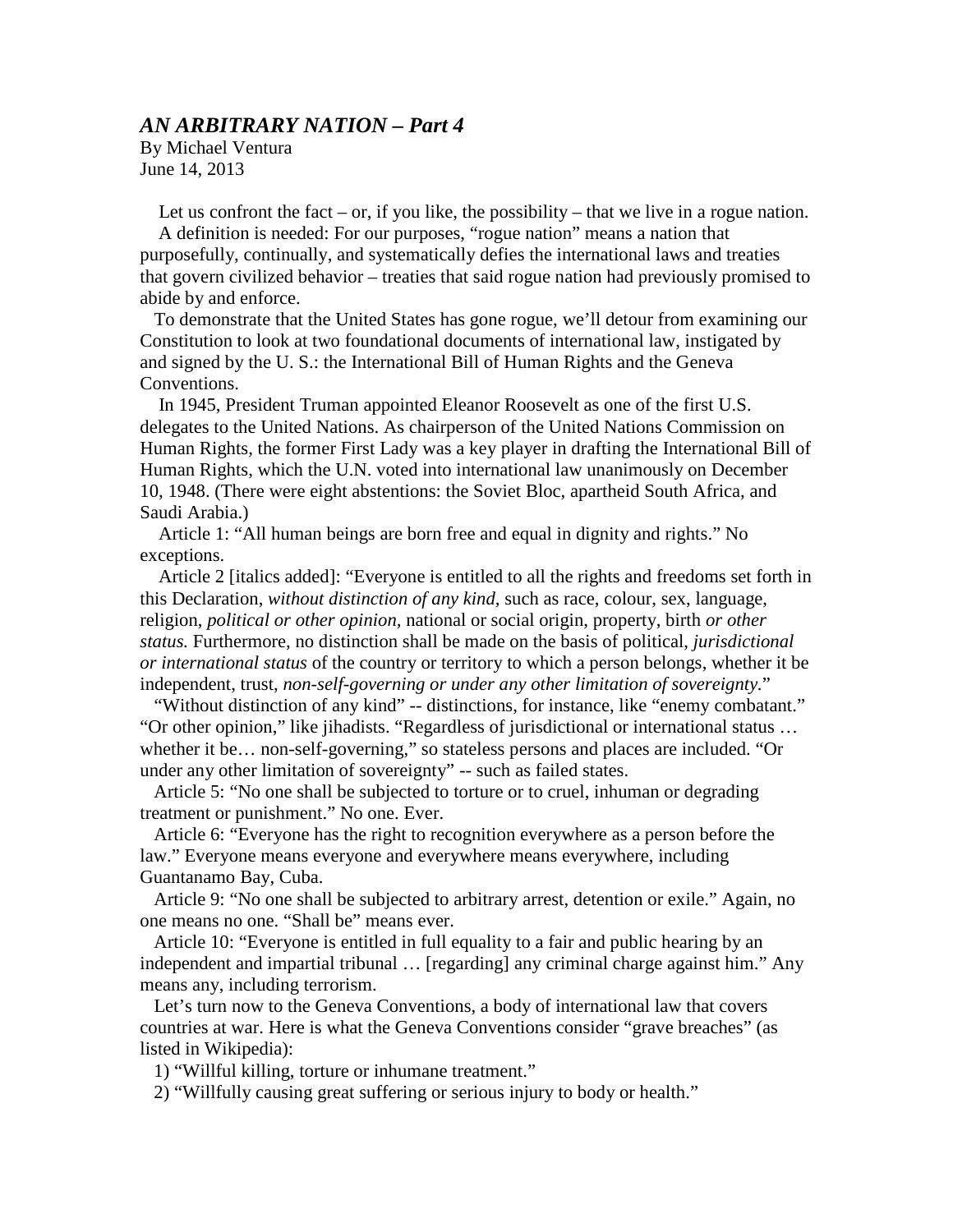4) "Willfully depriving someone of the right to a fair trial *if accused of a war crime*" [my italics.] Nazis who killed millions were given fair trials. That's the standard.

 "Also considered grave breaches are … unlawful deportation, transfer, or confinement."

 Finally, "those provisions are considered customary international law, allowing war crimes prosecution by the United Nations and its International Court of Justice over *groups* that have signed *and have not signed* the Geneva Conventions" [my italics]. Even "groups" are entitled to fair treatment, like the groups that attack and are attacked by the United States.

 In his foreign policy speech of May 23, President Obama said, "America's actions are legal. … Under domestic law and international law the United States is at war."

His statement is intended to create the impression that we're in compliance with international law, though it is glaringly obvious that we are not. With almost admirable audacity, after implying that we're in compliance Obama admitted that "we are forcefeeding detainees … on a hunger strike," as though that's just fine.

 "The U.N. High Commissioner for Human Rights has called force-feeding a violation of international law, and the World Medical Association, of which the U.S. is a member, declared in 1991 that the practice is 'never ethically acceptable' unless a prisoner consents or is unable to make a rational choice" (*Time,* June 10).

 "The lawyers representing the detainees would like to file a motion in federal court to stop the force-feeding, but there is a Catch-22. They can't go to court without the consent of their clients – and thanks to another set of harsh, new [Obama administration] protocols, including … genital and anal searches … most clients are now refusing to talk to their lawyers. … The United Nations Office of the Commissioner for Human Rights released a statement in early May calling the continued detention in Guantanamo a 'flagrant violation of international human rights law' and categorizing the force-feeding at the prison as 'cruel, inhuman and degrading'" (*The New York Times,* May 31).

 To be in violation of so many aspects of international law, on such a scale and for so many years, is to be rogue.

 Congress and the White House have passed new laws to institute and codify our outlaw behavior, but internationally this makes us no less rogue.

 Democrats and Republicans are equally culpable. Check vote-counts for the Patriot Act, the Military Commissions Act, the National Defense Authorization Act, etc., or count votes for Senate bills to forbid releasing Gitmo detainees. George W. Bush and Barack Obama share equal responsibility for backing and signing such bills. Our violation of international law is a thoroughly bipartisan affair.

 I feel like the kid in the back row of the classroom raising his hand to ask if statutes passed by Congress and signed by the president are actually legal when they blatantly violate treaties and agreements signed and ratified by the United States. But that kind of back row kid can raise his hand all day and the question will not be answered.

 You perhaps noticed that during the 2012 presidential election international law and the Constitution were nonissues. Liberals were as happy as conservatives about that. A vigorous public and journalistic defense of the Constitution and of international law would have damaged the electability of either party's candidate.

 So it's not only the government that's gone rogue. With the consent of the governed, both explicit and tacit, the country has gone rogue.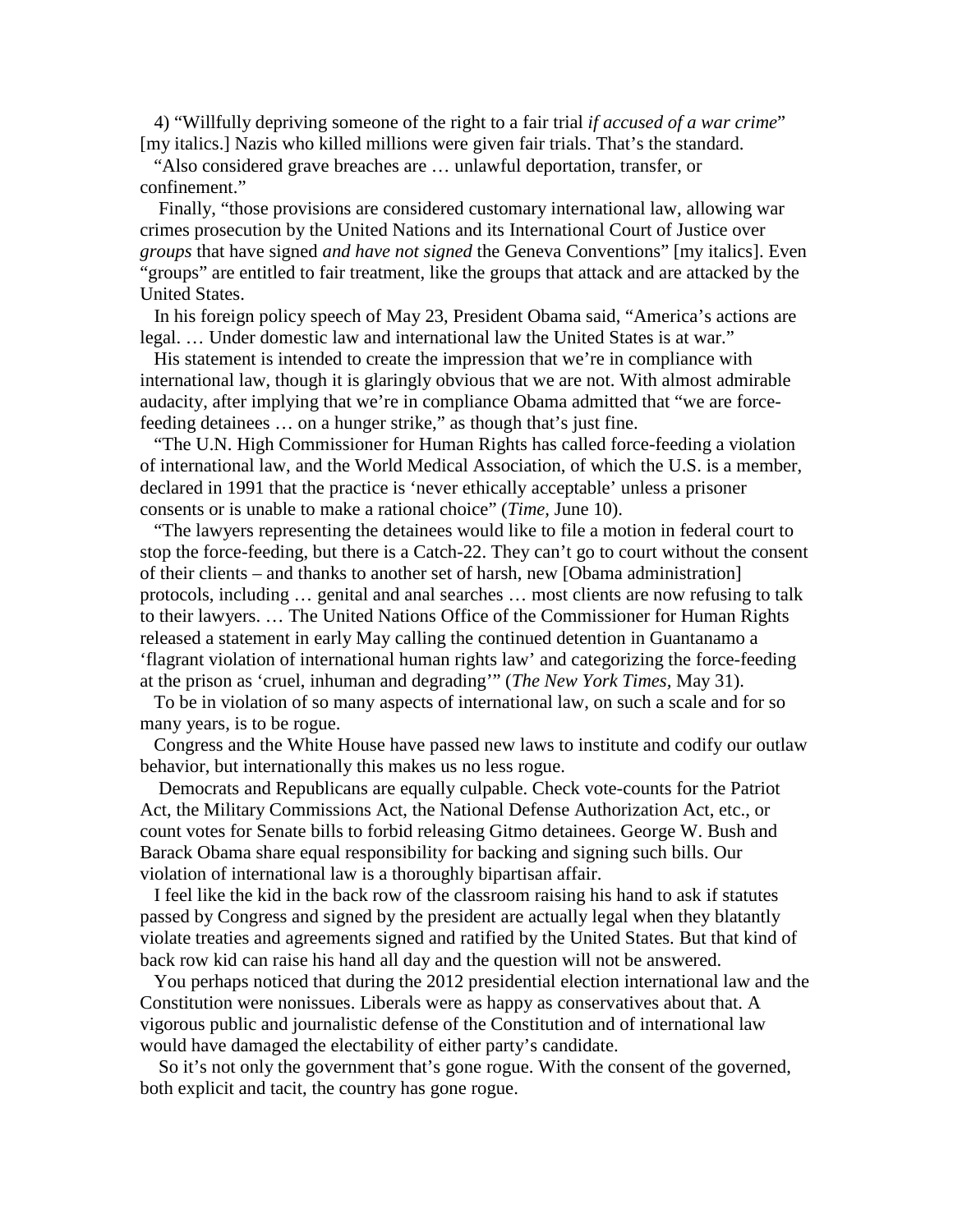The ability and willingness to commit violence anywhere in the world; the ability and willingness to ignore our commitments to international agreements; the ability and willingness to say with a smile that we are not doing what everyone else knows we are doing; and, above all, the ability to get away with it – these (and a large, restless economy) make the United States the world's most powerful, or most muscular, nation.

The Framers felt this truth to be self-evident:

Law that fails to bind the strongest as well as the weakest is not law.

 With 12 consecutive years of rogue behavior, the United States has, in essence, ended international law. All that's left is a pile of old documents that America has proved impotent.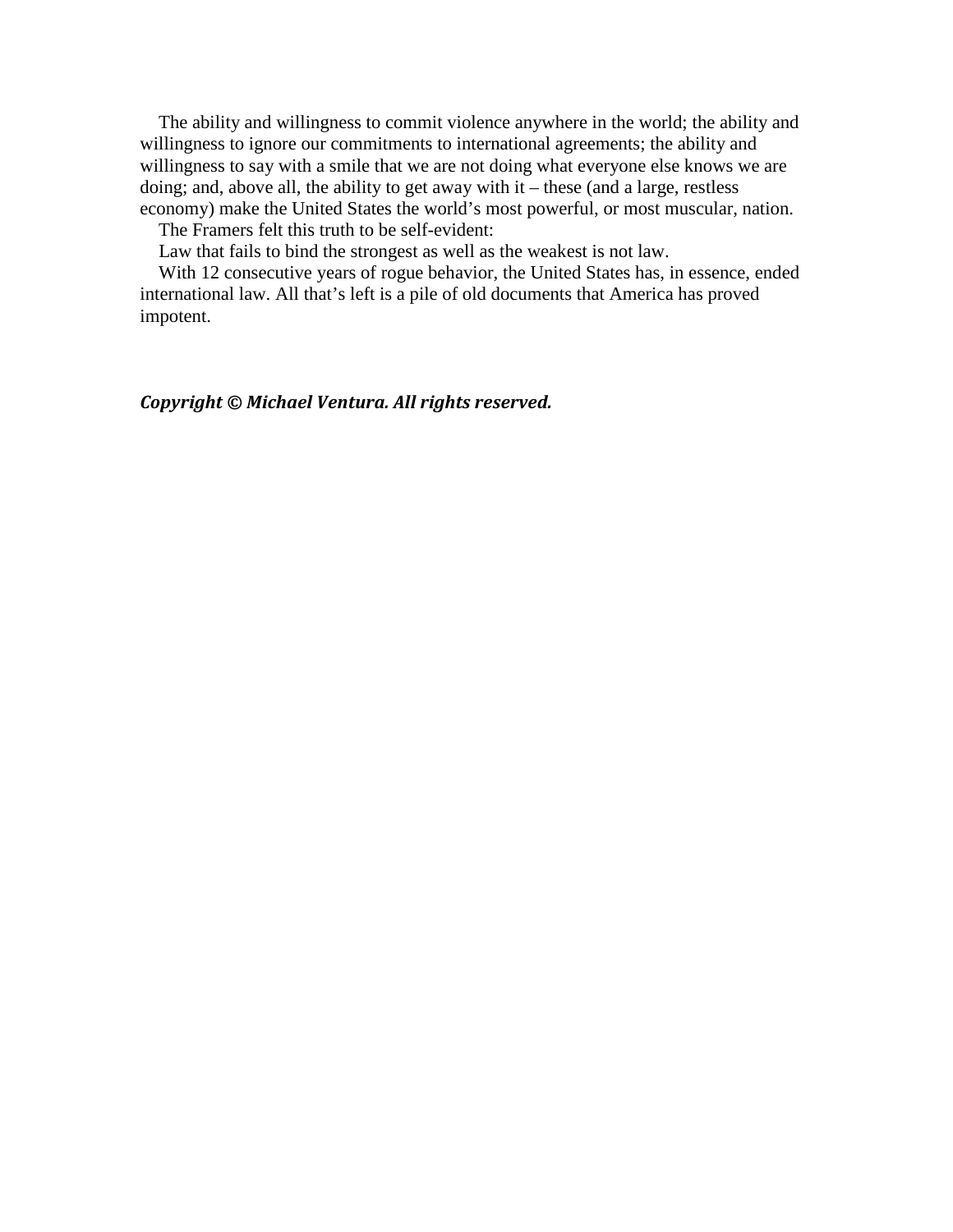*July 12, 2013*

This is what the rule of law looks like:

 "Italy's former military intelligence chief was sentenced to 10 years in prison … for complicity in the C.I.A.'s abduction of an Egyptian Muslim cleric. … [H]is former deputy director was sentenced to nine years. … Three Italian secret service officials were also sentenced to six years each" (*The New York Times,* Feb. 12).

 In addition, 22 CIA operatives, including the agency's former Milan, Italy, station chief, were tried in absentia, found guilty, and sentenced (same article). A U.S. Air Force colonel was also found guilty, but later pardoned (*The New York Times,* April 6).

 These cases were "the first in the world to scrutinize – and legally condemn – the American practice of rendition" (*The New York Times,* Sept. 19, 2012).

 In addition, "[t]he European Court of Human Rights ruled that a German car salesman [Khaled El-Masri] was a victim of torture and abuse, in a long-awaited victory for a man who had failed for years to get courts in the U. S. and Europe to recognize him as a victim. … [S]everal other legal cases are pending from Britain to Hong Kong involving people who say they were illegally detained in the CIA program" (The Associated Press, Dec. 13, 2012).

This is what the rule of law does not look like:

 "Officer Tied to Tapes' Destruction Moves Up C.I.A. Ladder" (*The New York Times,*  March 13). Her name has been withheld because she is is still undercover, but reportedly this officer was a CIA station chief in London and in New York "and was once in charge of a so-called black site." (Black sites are secret CIA prisons where the U.S. tortures people.) She also "played a role in developing the C.I.A.'s detention and interrogation program," and she and her direct superior were responsible for the "destruction of dozens of C.I.A interrogation tapes" because they feared the tapes "might become public and expose the officers shown in them to jeopardy." The CIA obviously likes her work, since she lately has been acting director of the National Clandestine Service, the branch of the agency "responsible for all C.I.A. espionage operations and covert action programs. The head of the clandestine service is one of the most coveted jobs at the C.I.A." This officer was one of "a small group being considered to take over the job permanently" (same article). She is described as having "broad support within the agency" (*The Washington Post,* March 26).

 Eight Italian intelligence officials, including their agency's director and deputy director, are in prison for doing the bidding of CIA operatives who prosper and rise to the top ranks for the same crimes.

 In the end, the unnamed undercover officer did not get the coveted job. It was judged bad public relations to reward someone "who was at the center of the agency's detention and interrogation program" (*The New York Times,* May 7). But there is no evidence that the agency holds her in any less esteem. And she might well have gotten that plum post if a report by The Constitution Project hadn't been publicized while she was under consideration.

 "A nonpartisan, independent review of interrogations and detention programs in the years after the Sept. 11, 2001, terrorist attacks concludes that 'it is indisputable that the United States engaged in the practice of torture' and that the nation's highest officials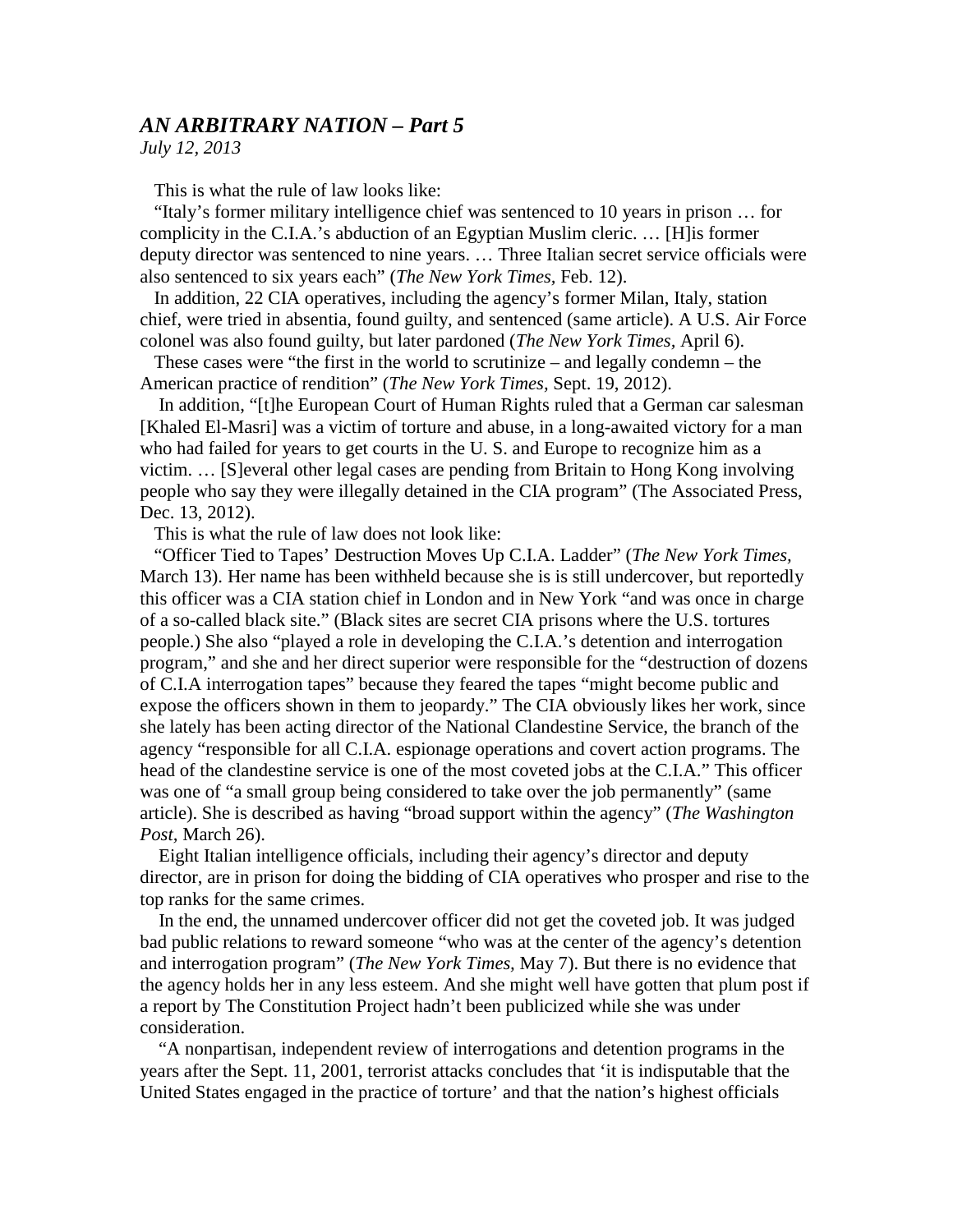bore ultimate responsibility for it. The sweeping, 600-page report says that while brutality has occurred in every American war there never before had been 'the kind of considered and detailed discussions that occurred after 9/11 directly involving the president and his top advisers on the wisdom, propriety and legality of inflicting pain and torment on some detainees in our custody'" (*The New York Times,* April 16). A *Times* editorial the same day noted that the report's "detailed 22-page appendix cites dozens of legal cases in which the United States prosecuted similar treatment or denounced it as torture when carried out by other countries."

 But don't let a non-government report get you hopeful that our government will come clean. President Obama's administration has shut down the last of its tepid investigations into CIA abuses. "Not only have those responsible escaped criminal liability, but the administration has succeeded in denying the victims of harsh methods any day in court, using exaggerated claims of secrecy and executive power" (*The New York Times,* Sept. 5, 2012).

 That's worth underlining. The Obama administration has neither sought justice nor permitted others to seek justice, shunting aside international law, United States laws, the Eighth Amendment's prohibition against "cruel and unusual treatment," the Sixth Amendment's guarantee of a "speedy and public trial," the Fifth Amendment's guarantee of due process, and the Fourth Amendment's requirement of warrants issued for probable cause.

 When the highest office-holders in the land denigrate our laws for years on end, you may except corrosion throughout the body politick.

 For instance, in American prisons and detention centers, cruel and unusual treatment has become the norm, while throughout the legal system, courts have become nightmarish.

 "The notion of a fair day in court becomes only theoretical when immigrants lack attorneys, as most do, when their deportation cases are not reviewed by judges, as too often happens, and when they are locked up in prisons unable to see their families, even though they have been accused only of civil violations – and many have never been convicted of anything. … New federal data show that about 300 immigrants on any given day are held in isolation … many for 23 hours a day, sometimes in windowless cells barely bigger than bathroom stalls. And nearly half are isolated for 15 days or more. Why ICE [Immigration and Customs Enforcement] resorts to such extreme punishment is unclear" (*The New York Times,* April 2).

 The United Nations considers "prolonged isolation" cruel and unusual treatment, but on any given day in the U.S. "there are at least 25,000 prisoners in solitary. … [M]any of those in solitary were put there for little more than irritating a guard" (*The New York Times,* March 15, 2012).

 As for speedy trials: In New York City it takes "over 400 days, on average … to bring a case to a jury trial and verdict – with cases in Brooklyn taking nearly 600 days" (*The New York Times,* May 1). Some defendants wait as long as five years in jail before they're tried (*The New York Times,* April 21).

 It's widely documented that our Bill of Rights guarantees are breaking down in state justice systems across the country, and that what was always somewhat true is now taken for granted as ironclad: There is one rule of law for the affluent, a different rule of law for people with a little money, and, if you've got no money, God help you.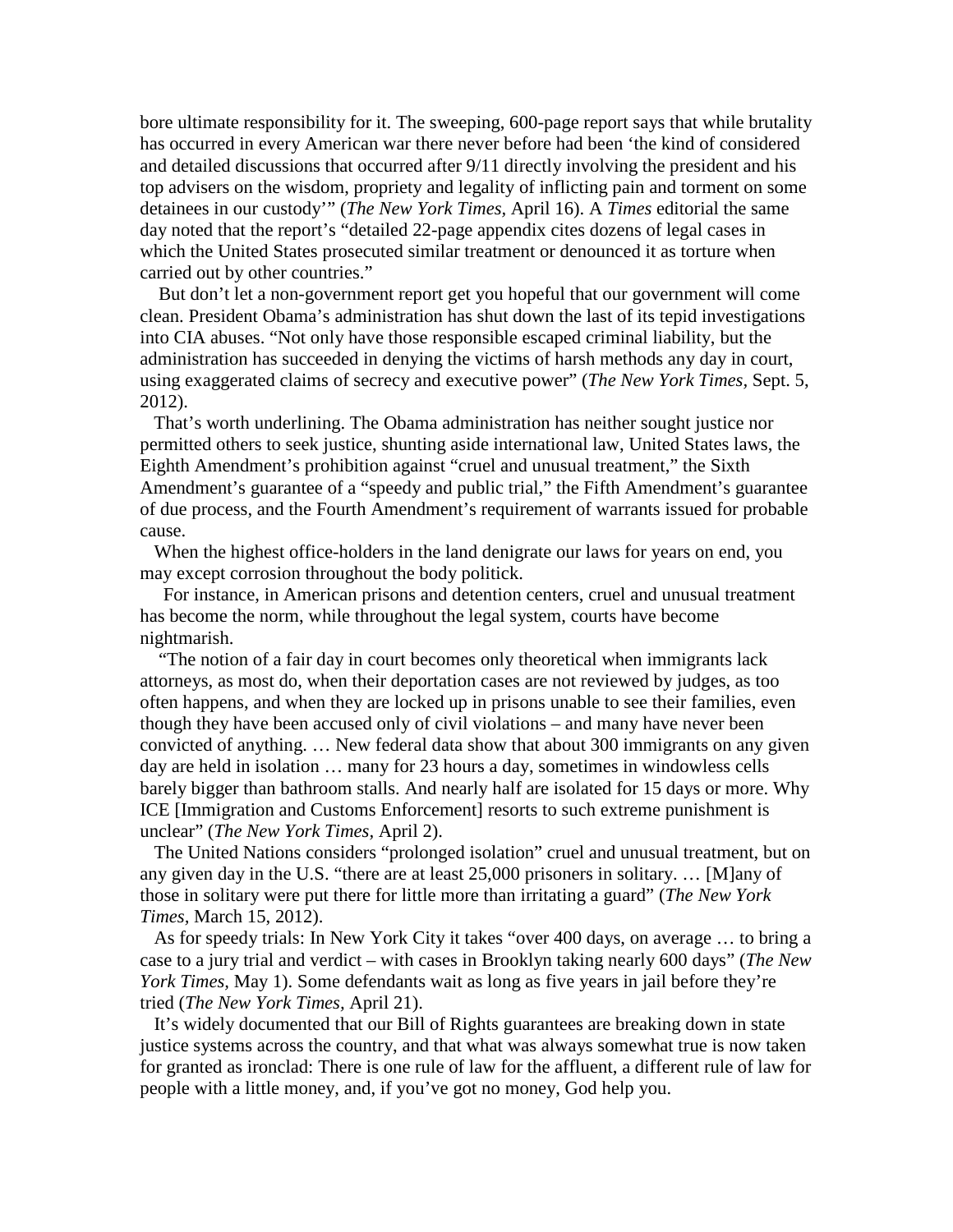I keep remembering my deep sense of surprise when I read that in Italy, a director of military intelligence was sentenced to 10 years in prison and his deputy was sentenced to nine for cooperating with our CIA. I felt such relief that that could happen somewhere  $- a$ relief followed by a rush of grief. For, after years of White House and Congressional degradation of the Constitution, who can believe anymore that people of such rank, in such services, can and will be brought to justice in the United States of America?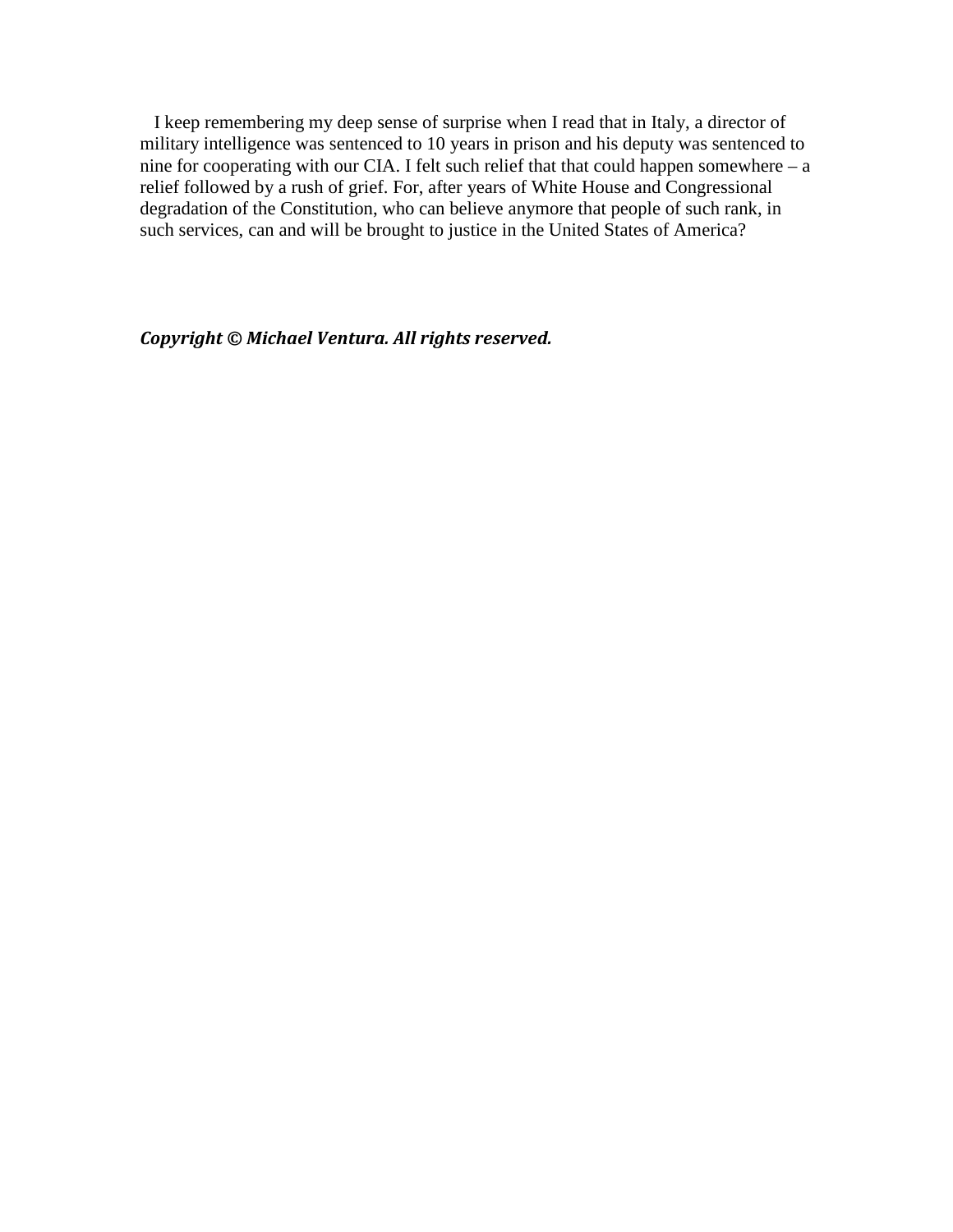# *AN ARBITRARY NATION – Part 6: THE INVISIBLE AMENDMENTS* By Michael Ventura July 26, 2013

 If you've walked in after the show has begun, this "Arbitrary Nation" series slowly turns the pages of the Constitution to see if it remains the bulwark of American law. "Bulwark" means "defensive wall" (*Oxford English Dictionary*), but, in this series, fact after fact has revealed a crumbling edifice, breeched on all sides – and breached by all sides, with Democrats and Republicans equally culpable for the damage done since 2001.

 And, now, ladies and gentlemen, boys and girls, and those who are both or neither, we come to the fun amendments, the Ninth and Tenth – fun, I say, because, more than anything else in the Constitution, they reveal not only the Framers' intents but their very hearts, and show us how far we've strayed from the liberty they envisioned.

Let's let the Framers speak for themselves for a change.

 James Wilson is all but forgotten now, but he was a deeply influential figure at 1787's Constitutional Convention. (In 1789, President George Washington appointed him to the nation's first Supreme Court.) In a speech in Philadelphia, Oct. 6, 1787, Wilson defined the fundamental nature of the Constitution: "[E]verything which is not given is reserved."

 Even without the Internet, Wilson's formulation flashed up and down the country, as proved by this letter from the anonymous "Federal Farmer," published in New York less than a week later, on Oct. 12: "It is said, that when the people make a constitution, and delegate powers, that all powers not delegated by them to whose who govern, is reserved in the people; and that the people, in the present case, have reserved in themselves … every right and power not expressly given the national government by the federal constitution."

 Thomas B. Wait, the founder of Maine's first newspaper, wrote on Jan. 8, 1788: "[E]very right is reserved that is not *expressly* given up."

 Samuel Holden Parsons, a Connecticut lawyer and soldier who rose to the rank of Major General in the Continental Army, wrote on Jan. 11, 1788: "[T]his Constitution is grounded on the idea that the People are the fountain of all power. … [E]very power not granted [to the government] rests where all power was before lodged."

 Because of this conception, Parsons, like many others, argued against a bill of rights because it "would be dangerous, as it would at least imply that nothing more was left with the People than the Rights defined and secured in such Bill of Rights."

 So agreed North Carolina's James Iredell, writing as "Marcus" in the *Norfolk and Portsmouth Journal,* Feb. 20, 1788: "[A] Bill of Rights would [be] dangerous, as implying that … if any had been omitted … they might have been considered at the mercy of the general Legislature." (In 1790, Pres. Washington appointed Iredell to the Supreme Court.)

 James Wilson stated the matter at length on Nov. 28, 1787: "[W]ho will be bold enough to undertake to enumerate all the rights of the people? and when the attempt is made, it must be remembered that if the enumeration is not complete, everything not expressly mentioned will be presumed to be purposely omitted."

 Virginia's George Lee Turberville, who rose to the rank of major during the Revolutionary War, agreed with Wilson in a letter to James Madison, Dec. 11, 1787: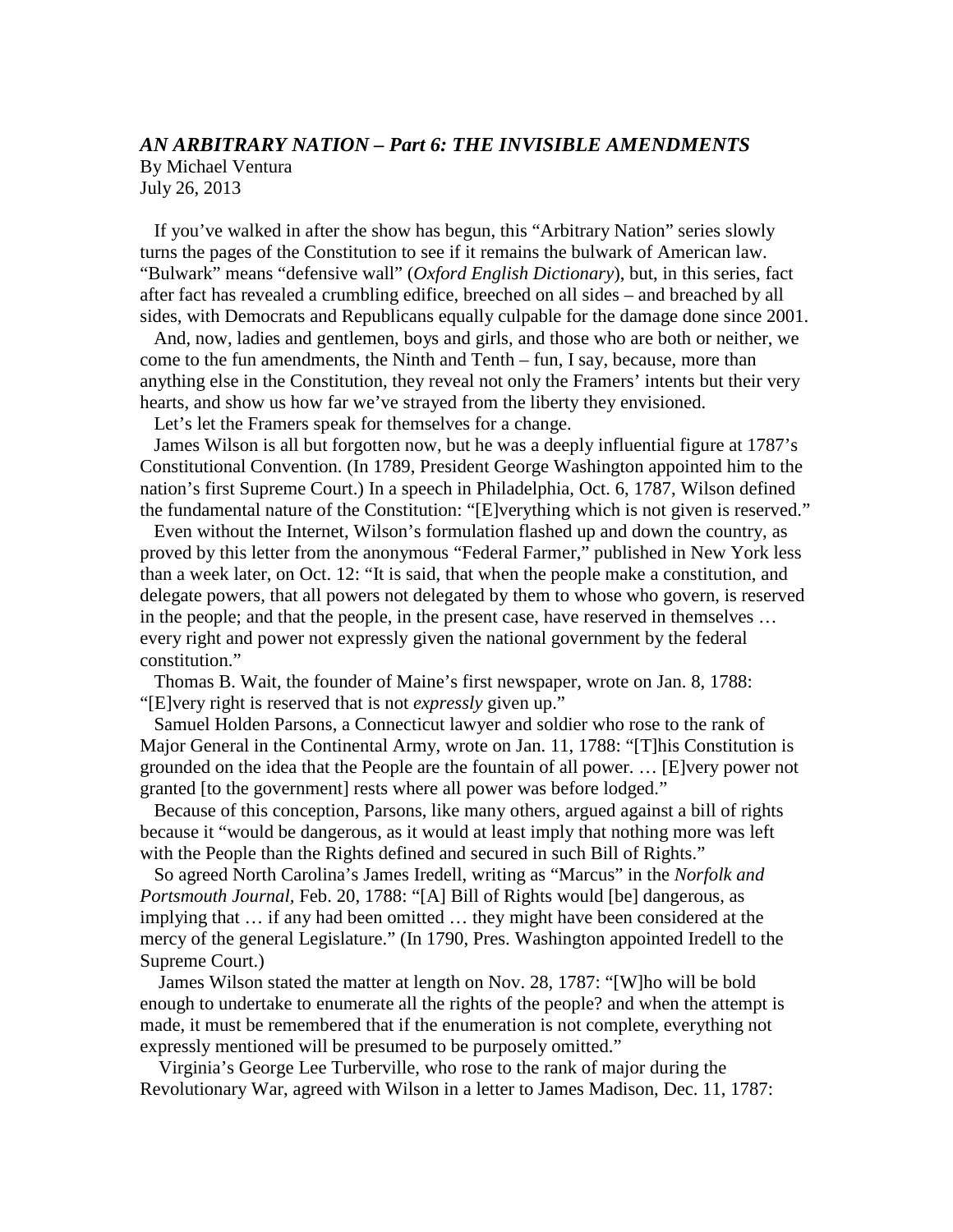"[T]hose [rights] not especially retained might by just implication have been considered as surrender'd."

 Those who opposed a bill of rights did not oppose the rights, they opposed the bill, on the grounds that any rights omitted would be considered void. History proved them correct (more on that later).

 Those who championed a bill of rights agreed with Thomas Jefferson's letter to James Madison, Dec. 20, 1787: "[A] bill of rights is what the people are entitled to against every government on earth … and what no just government should refuse or rest on inference."

 John Smilie served as a private in the Revolutionary War. He would later be elected nine times to the U.S. House of Representatives. In a debate with James Wilson on Nov. 28, 1787, Smilie said, "[W]hen we further consider the extensive, the undefined powers vested in the administrators of this [proposed] system, when we consider the system itself as a great political compact between the governors and the governed, a plain, strong, and accurate criterion by which the people might at once determine where, and in what instance, their rights were violated, is a preliminary, without which this plan [the Constitution] ought not to be adopted."

 Richard Henry Lee, a signer of the Declaration of Independence, wrote to the *Virginia Gazette,* Dec. 6, 1787, warning that a bill of rights was necessary to guard against "the silent, powerful, and ever active conspiracy of those who govern."

 James Winthrop was a veteran of the Battle of Bunker Hill. Signing himself as "Agrippa" in a letter to the *Massachusetts Gazette,* Dec. 14, 1787, he wrote, "[A] declaration of rights is of inestimable value. It contains those principles which the government never can invade without an open violation of the compact between them and their citizens."

 The Framers, and those whose generational task was to ratify or reject the Constitution, wrote thousands of words in debate. The Constitution was finally ratified largely on the promise that Congress' first order of business would be to pass a bill of rights. Included were the Ninth and Tenth Amendments, written to satisfy those who feared that, if rights were omitted, those rights would be nullified.

 The Ninth: "The enumeration in the Constitution, of certain rights, shall not be construed to deny or disparage others retained by the people."

 The Tenth: "The powers not delegated to the United States by the Constitution, nor prohibited by it to the States, are reserved for the States respectively, or to the people."

No lack of clarity. No historical mystery. The intent is crystal clear.

The Constitution exists to define and limit government.

The Constitution was never meant to define and limit you.

 Your right to privacy, your right to equality before the law no matter who or what you are, your right to govern your own body, your right to carry a concealed weapon – you don't have to prove you have those rights, and they are not to be denied or disparaged. The burden is on the government to prove you don't have such rights. So say the Ninth and Tenth.

 A sweeping vision of liberty, born of political oppression, violent revolution, and articulate debate – yet the Ninth and Tenth are the invisible amendments, for they are universally ignored.

 From the Supreme Court on down, judges and commentators constantly make statements like that of J. Harvie Wilkinson III, a judge on the United States Court of Appeals for the Fourth Circuit: "Liberals, when it suits them, embrace rights that have not been enumerated in the Constitution. … They have forsaken textual and historical foundations of that document in favor of judicially decreed rights of autonomy. It is one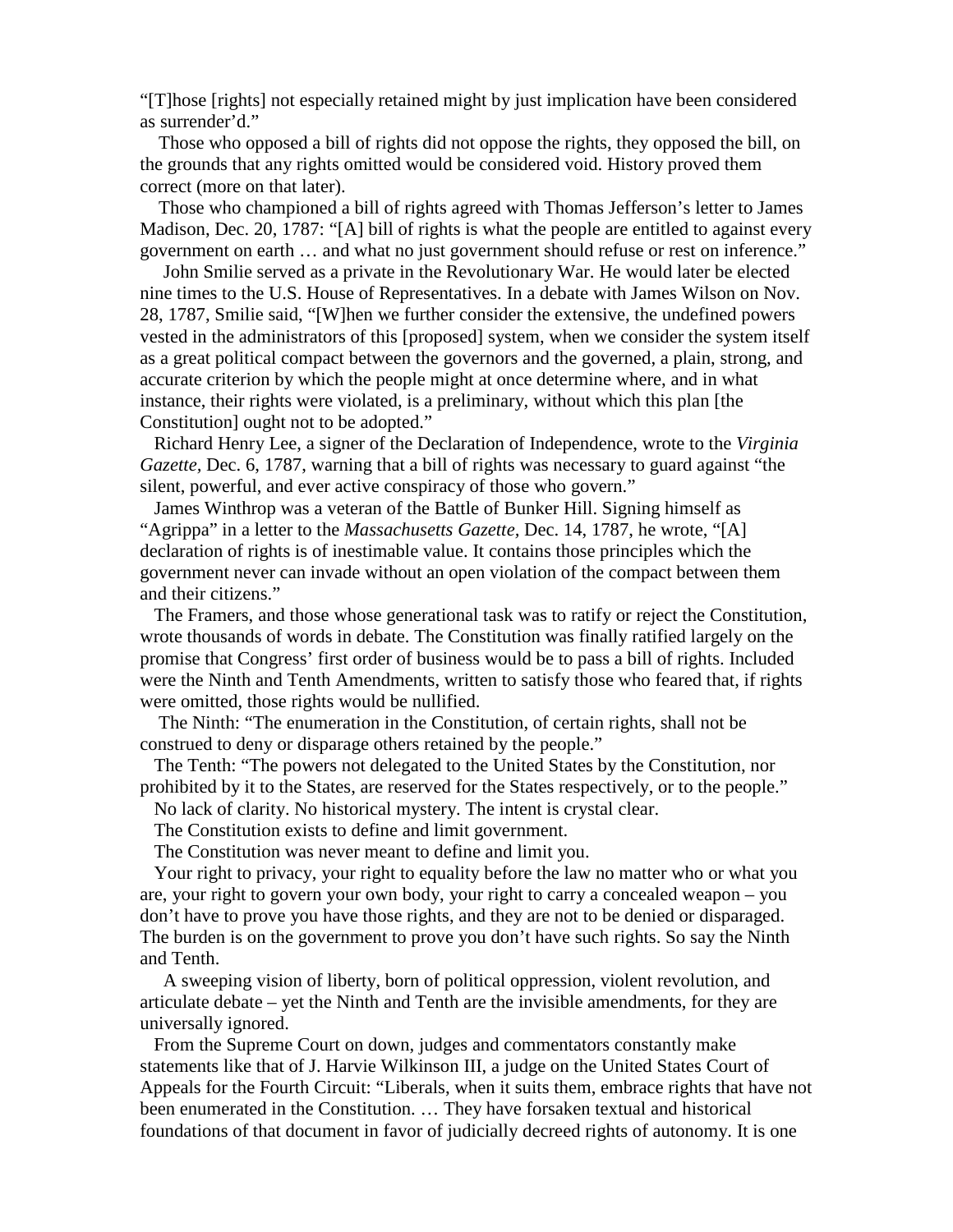thing to value those rights our cherished Bill of Rights sets forth. But to create rights from whole cloth is to turn one's back on law" (*The New York Times,* March 11, 2012).

 Like many, His Honor imparts invisibility to the Ninth and Tenth Amendments, writing about the Bill of Rights as though they don't exist.

 As for the Framers, both sides of their argument have proved correct: Un-enumerated rights have been denied, and, if we didn't have the Bill of Rights, by now we'd be hard put to claim any rights at all.

*All quotes not otherwise identified are from The Debate on the Constitution: Federalist and Antifederalist Speeches, Articles, and Letters During the Struggle over Ratification: Part One, September 1787-February 1788, edited by Bernard Bailyn.*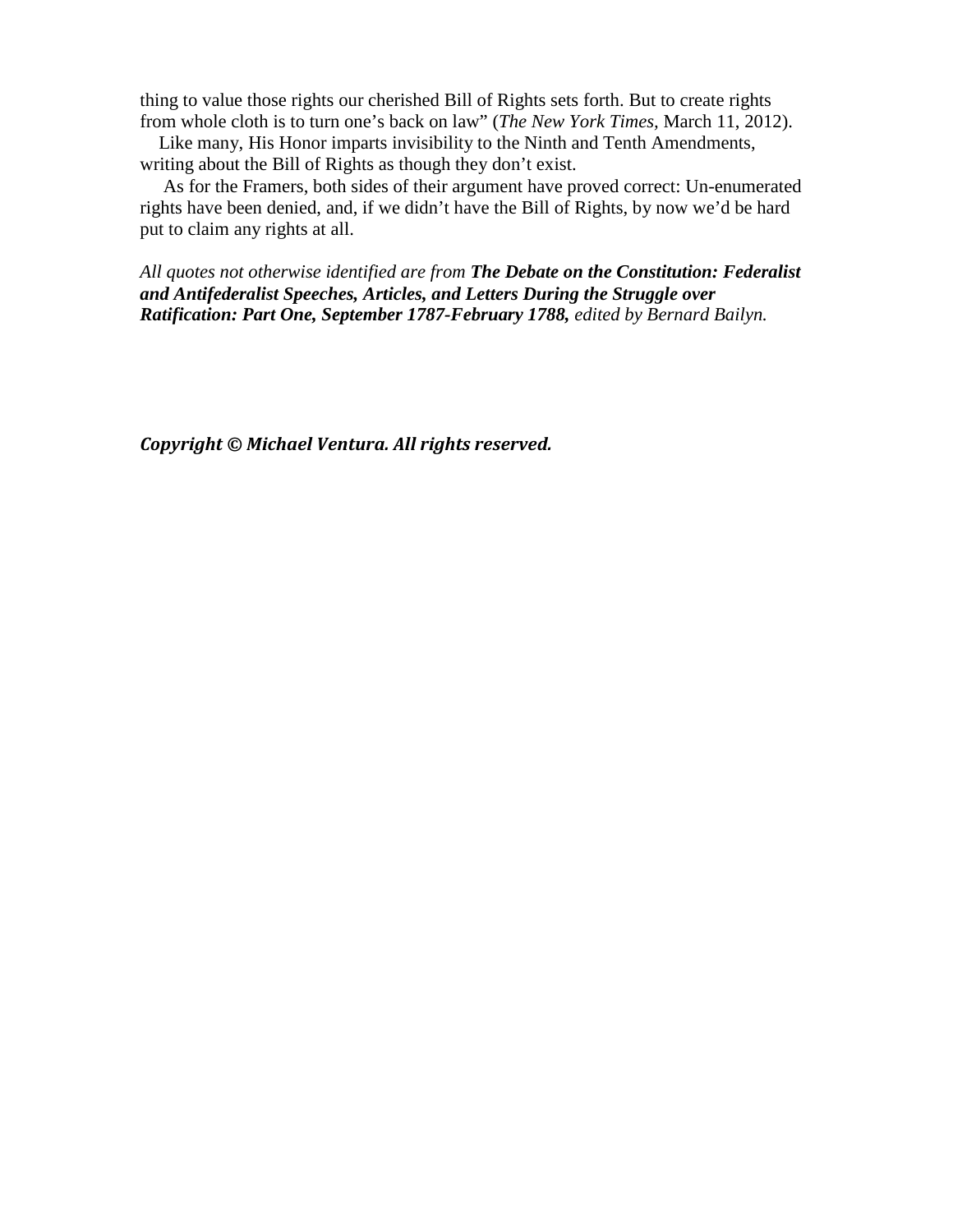## *AN ARBITRARY NATION – PART 7*

By Michael Ventura *August 9, 2013*

 This "Arbitrary Nation" series on the U.S. Constitution has emphasized the first 10 amendments -- our Bill of Rights -- because they are the most vulnerable and violated. Amendments 11 through 27, ratified between 1795 and 1992, are beyond the scope of this series and beyond the energies of this writer. So, too, are the many Supreme Court decisions that have sometimes strengthened and sometimes enfeebled our rights. (Don't even get me started on *Wickard v Filburn,* 1942. Really. Don't.)

 Proceeding, then, to the body of the Constitution: Its seven Articles number only about 4,000 words – or roughly three pages of the *Chronicle.* That small space houses the basic structure of Congress, the presidency, and the judiciary. Interestingly, more than half those 4,000 words are devoted solely to Article I, treating the forms and powers of Congress. The Framers gave Congress first importance, so, in this final installment of "An Arbitrary Nation," let's do the same.

 The generation that wrote and ratified the Constitution had high hopes for Congress. New York's Noah Webster, originator of *Webster's Dictionary,* wrote that "[w]hile our Legislatures … remain elective, and the rulers have the same interest in our laws, as the subjects have, the rights of the people will be perfectly secure[.]" Samuel Stillman, of Massachusetts, wrote that those elected would be "ourselves, the men of our own choice, in whom we can confide; whose interest is inseparably connected with our own."

 Of course, "ourselves" meant white males who owned property; these men expected fair treatment from the white, propertied men they elected.

 Even then, such faith sounded naïve to tough-minded men who cherished no illusions about the fragility of their republican experiment. Virginia's James Madison predicted that unless voters of "virtue and intelligence [select] men of virtue and wisdom … no theoretical checks, no form of government, can render us secure."

 I read Madison's words, and I read them again, and then I turn to the facts of Congress today, facts that journalists and political commentators know and ignore at the same time. (Psychologists call that condition "denial.") Facts like these:

 "The average member of the House of Representatives has to raise \$367 for every hour they're supposedly serving their constituents to pay for their re-election campaigns. The average senator needs to wrangle \$819 an hour (*Mother Jones,* cited in *The Week,* June 29, 2012)." Depending on the Congress member, this takes 30% to 70% of their time (*Constitution USA with Peter Sagal,* PBS, May 28).

 Obviously, Congress members so dependent on money must satisfy the sources of that money. And who do they satisfy most? "Donors representing 0.01 percent of the population contributed 28 percent of the \$6 billion spent on the 2012 elections" (*Bloomberg.com,* cited in *The Week,* July 5-12).

 Satisfied big donors give big benefits: "The average member of Congress receives a 1,452 percent salary hike when she or he leaves office and becomes a corporate lobbyist, with some making in excess of \$1 million a year" (*The Nation,* cited in *The Week,* March 30, 2012).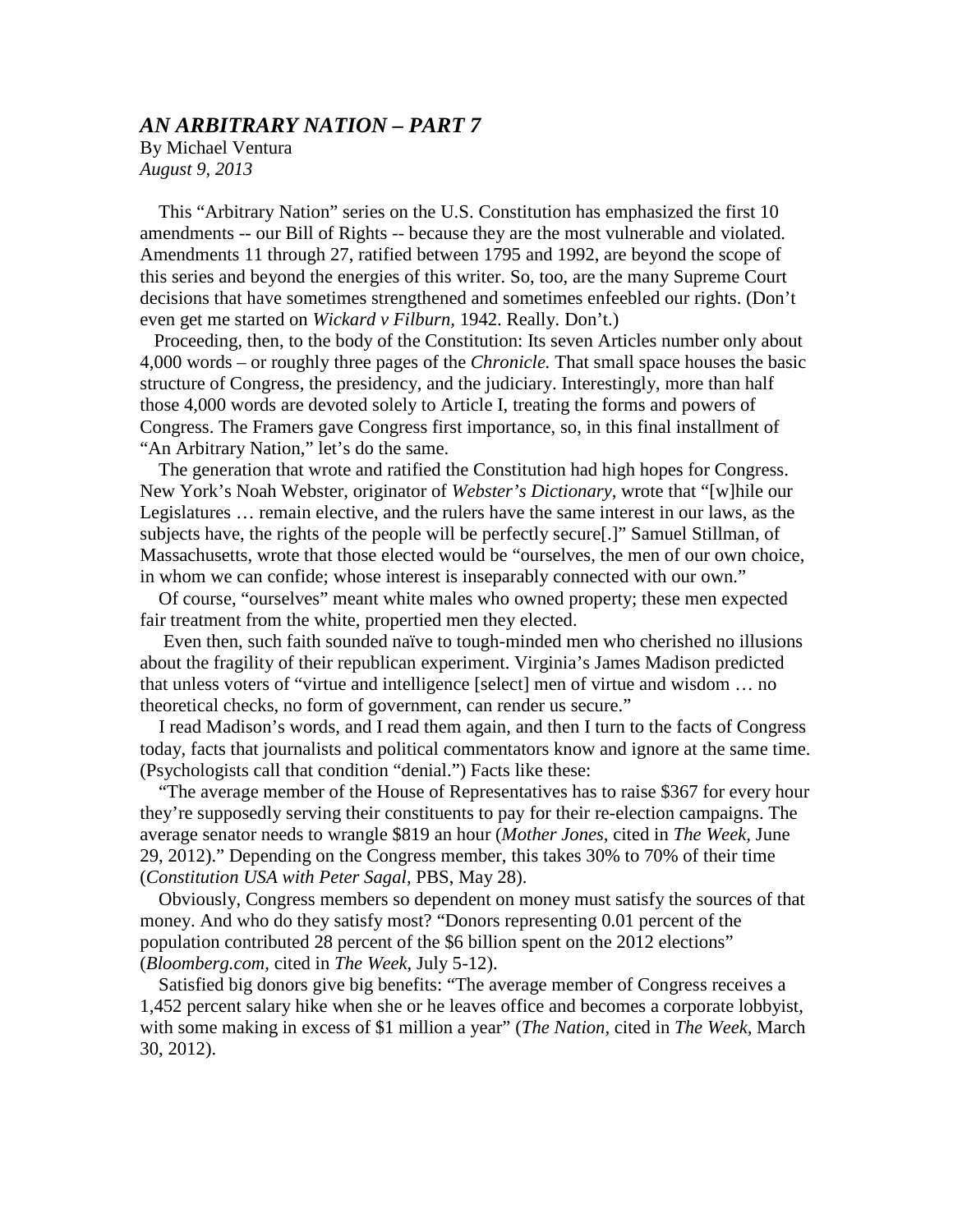Pious editorials demanding campaign finance reform and clean lobbying laws are written ad nauseam*,* exercises in helplessness directed at the same Congress that does this:

 "Since 2007, 73 members of Congress have sponsored bills that benefited themselves or their families, *The Washington Post* reported this week. Former Democratic Rep. Dennis Cardoza [Calif.] helped get tax breaks for racehorse owners, and then bought seven horses himself; Rep. Mike Kelly (R-Pa.) co-sponsored a natural gas bill even as Exxon Mobile negotiated for his wife's shares in two gas companies. The practice is permitted under rules that Congress wrote for itself" (*The Week,* Oct. 19, 2012).

 *Newsweek,* Nov. 21, 2011: "[M]embers of Congress are free to buy and sell stocks in companies whose fate can be profoundly influenced, or even determined, by Washington policy. … [S]ome of Congress's most prominent members are in a position to routinely engage in what amounts to a legal form of insider trading."

That article damns both parties.

 On the Democratic side: Rep. Nancy Pelosi (D-Calif.), Sen. Max Baucus (D-Mon.), former Massachusetts senator and now Secretary of State John Kerry, and Rep. Jared Polis (D-Colo.). Baucus, Kerry, and Polis made hundreds of thousands of dollars investing in pharmaceutical and health care companies while negotiating and writing Obamacare legislation. (And you thought they were acting on your behalf and for your good. That's so sweet of you.)

 That *Newsweek* report tells how Rep. "John Bohner (R-Oh.), then House minority leader, [invested] tens of thousands of dollars in health-insurance company stocks, which made sizeable gains when the proposed public option in the reform deal was killed." (And you thought he was championing individual choice. That's sweet, too.) The article also details the profitable shenanigans of Rep. Spencer Bachus (R-Ala.), Rep. Shelley Capito (R-W.V.), and former Speaker Dennis Hastert (R-Ill.).

It's all legal, if by "legal" you don't mean moral.

 Lawmakers make laws that allow the lawmakers to make lots of money. Presumably, presidents sign some of these laws. Others are "rules" that the Senate and House keep largely to themselves. Meanwhile, journalists and commentators continue to discuss the motives of these politicians without a word about the personal monetary ramifications of their decisions.

 As for reform: With both parties steeped in legalized corruption, no reform effort from within Congress has gained traction.

 As for the House being stuck in place: Since both parties practice gerrymandering coast-to-coast, no one in power wants to do anything about that. (To vote in a gerrymandered district is to vote in a fixed election, an election massively weighted toward one side. Whatever that is, it is not a republic.)

Why would such a Congress care much about protecting and exercising its legitimate – some would say sacred – constitutional powers?

 According to the Constitution, only Congress can make law, which the courts can then interpret. The president "shall take Care that the Laws be faithfully executed" (Article 2, Section 3). But congresspersons more loyal to their party than to the Constitution tolerate "signing statements" because presidents of both parties engage in that practice, though the staid American Bar Association has declared it "contrary to the rule of law and our constitutional system" (*The New York Times,* Jan. 3).